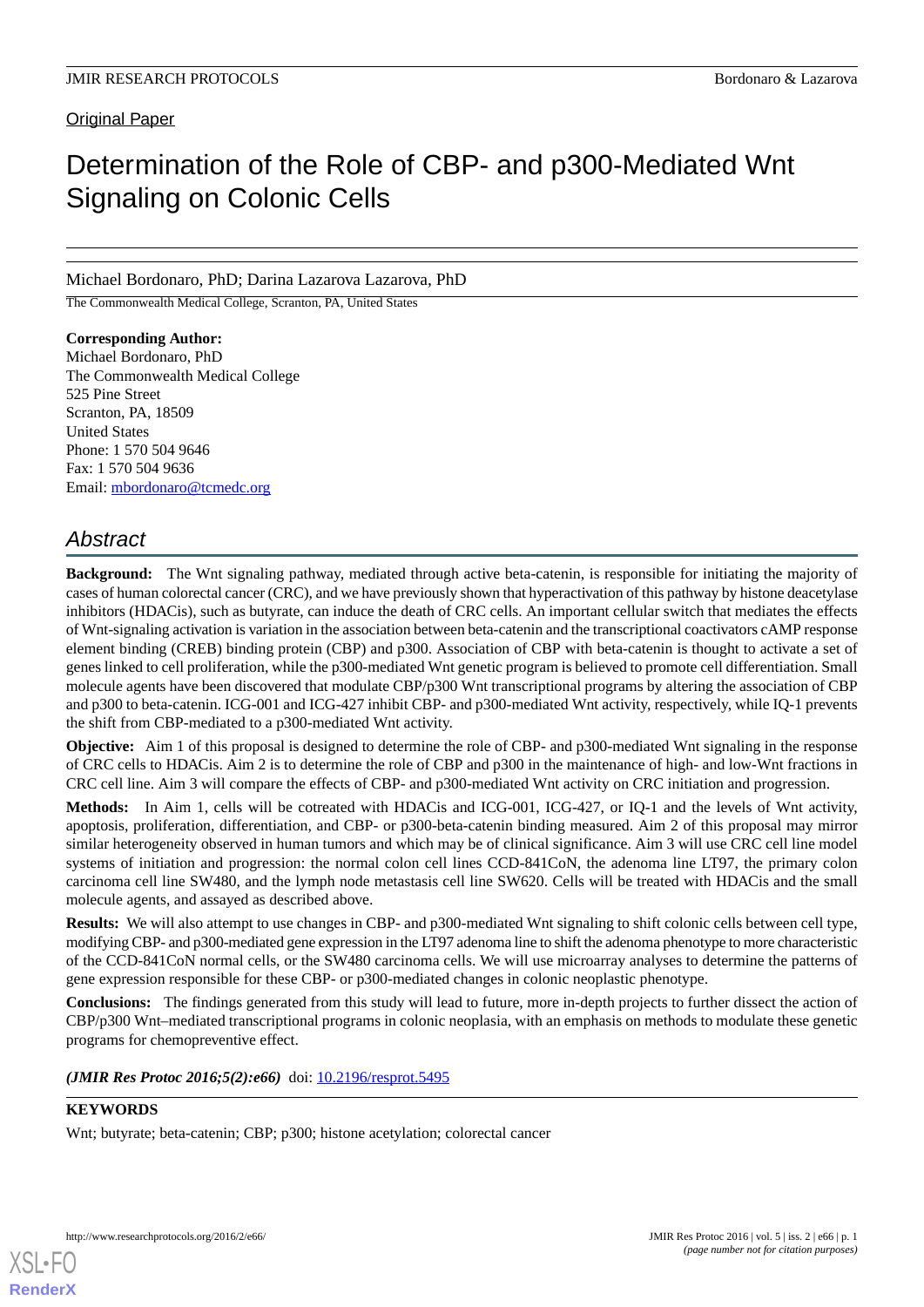# *Introduction*

Colorectal cancers (CRCs) are amenable to a high degree of prevention [[1](#page-14-0)[-12](#page-14-1)] through diet; however, CRC remains the second leading cause of cancer mortality in the United States. Two large clinical studies convincingly demonstrated a relationship between fiber intake and reduced risk of CRC [[10](#page-14-2)[-12](#page-14-1)]. The protective action of dietary fiber against colon cancer has been attributed to the fermentation of fiber by anaerobic bacteria in the colon, producing butyrate [\[13](#page-14-3)], an inhibitor of histone deacetylases (HDACi) that is present in the colonic lumen at high concentrations [[14\]](#page-14-4) and has the potential to produce cell cycle arrest, differentiation, and/or apoptosis of CRC cells [\[15](#page-14-5)[-18](#page-14-6)].

In addition to butyrate, other HDACis have emerged as promising anticancer agents due to their ability to preferentially induce growth arrest, differentiation, and apoptosis in malignant cells [[19](#page-14-7)[,20](#page-14-8)]. Thus, several HDACis are currently in clinical trial and, recently, the US Food and Drug Administration (FDA) approved the HDACi vorinostat, suberoylanilide hydroxamic acid (SAHA), for the treatment of cutaneous T-cell lymphoma. Considering the increasing clinical evaluations of HDACis, knowledge of how these agents express their antineoplastic properties is important. Initially, the major activity of HDACis was believed to involve net histone acetylation, leading to modified chromatin assembly and altered gene expression [[19](#page-14-7)[,20](#page-14-8)]. Thus, the HDACis sodium butyrate (NaB) and trichostatin A (TSA), which induce apoptosis in SW620 CRC cells in vitro, hyperactivate Wnt transcriptional activity in these cells [[21\]](#page-14-9).

Wnt signaling is induced by the binding of Wnt ligands to their cell surface receptors, resulting in inhibition of glycogen synthase kinase-3 beta (GSK-3beta) activity [[22](#page-14-10)[,23](#page-15-0)]. When active, GSK-3beta, in complex with adenomatous polyposis coli (APC) and Axin, promotes the phosphorylation and degradation of beta-catenin [[24](#page-15-1)[-26](#page-15-2)]; however, when GSK-3beta activity is inhibited, dephosphorylated beta-catenin accumulates and interacts with transcription factor/lymphoid enhancer-binding factor (Tcf/Lef) DNA binding proteins [[27](#page-15-3)[-32](#page-15-4)]. Beta-catenin-Tcf (BCT) transcriptional complexes are detected by their ability to drive transcription from Tcf/Lef site-containing promoter constructs [[29,](#page-15-5)[30](#page-15-6)]. It has been established that constitutively activated Wnt signaling, due to mutations in the APC [\[29](#page-15-5)-[31\]](#page-15-7) and beta-catenin [[30\]](#page-15-6) genes, promotes cell proliferation and tumorigenesis in the colon. Thus, the finding that the HDACis NaB and TSA induce programmed cell death, as well as hyperactivate Wnt signaling in SW620 CRC cells [[21\]](#page-14-9), seems to be a paradox. This initial observation was subsequently confirmed in a more comprehensive study, which established a linear relationship between the induction of Wnt transcriptional activity and the levels of apoptosis and the inhibition of clonal growth in 10 human CRC cell lines treated with NaB [\[1](#page-14-0)]. In addition to butyrate, other structurally unrelated HDACis, including TSA, vorinostat, and MS275 also hyperactivate Wnt activity in CRC cells at concentrations that result in apoptotic levels similar to those induced by a physiologically relevant concentration (5 mM) of NaB [\[2](#page-14-11)]. The causative relationship between induction of Wnt activity and

apoptosis was analyzed in NaB-treated CRC cells expressing dominant negative Tcf4 (DN-Tcf4), an amino terminally truncated form of Tcf4, which does not bind beta-catenin and which inhibits the activity of endogenous BCT complexes. DN-Tcf4 suppressed the induction of Wnt transcriptional activity by NaB and resulted in reduced levels of apoptosis [\[1](#page-14-0)].

While the majority of published studies associate the activation of Wnt signaling with proliferation and tumorigenesis, several in vivo studies [\[33](#page-15-8)-[36\]](#page-15-9) support the relationship between upregulated Wnt activity and high levels of apoptosis in CRC cells exposed to NaB [[1\]](#page-14-0) including: (1) homozygous mutation in the Drosophila homolog of *APC* results in neuronal cell apoptosis in the Drosophila retina [[33\]](#page-15-8), (2) expression of stabile, amino-terminally truncated beta-catenin results in 3- to 4-fold higher apoptotic levels in the intestinal villi of transgenic mice [[34\]](#page-15-10), (3) conditional targeting of *Apc*, the mouse version of *APC*, in murine neural crest cells results in massive apoptosis of cephalic and cardiac neural crest cells at 11.5 days post coitum [[35\]](#page-15-11), and (4) expression of constitutively active beta-catenin in 129/Sv cells of chimeric mice results in apoptosis of these cells [[36\]](#page-15-9). These findings contrast with the reports that decreased Wnt activity, produced by expression of wild-type APC in *APC*-/- CRC cells, induces apoptosis [[37,](#page-15-12)[38](#page-15-13)], probably by downregulation of survivin [[39\]](#page-15-14), and that increased levels of beta-catenin protect cells from suspension-induced apoptosis [[40\]](#page-15-15). These contradictory findings can be reconciled by the fact that different levels of Wnt activity are achieved in different experimental systems. Thus, Wong et al [\[39](#page-15-14)] proposed that cells exposed to high levels of Wnt activity undergo apoptosis; whereas, cells exposed to moderate levels of Wnt activity maintain a proliferative state, and cells exposed to low levels of Wnt activity undergo differentiation (terminal differentiation followed by apoptosis). The "just right hypothesis" for CRC formation is based upon a similar concept: APC mutations that result in moderate levels of Wnt signaling are optimal for tumor formation and growth; whereas, APC mutations that lead to relatively high levels of Wnt signaling are not selected, most probably due to apoptosis of cells with such mutations [\[41](#page-15-16)].

Based upon published studies by others [[33-](#page-15-8)[36](#page-15-9)], as well as by our findings [\[1](#page-14-0),[2,](#page-14-11)[21](#page-14-9)], we postulate that both relatively high and relatively low levels of Wnt transcriptional activity lead to CRC cell apoptosis. Therefore, Wnt activity can be viewed and analyzed as a gradient, within which absence of detectable Wnt signaling (such as in cells at the top of the colonic crypt) results in terminal differentiation and apoptosis, relatively low levels of signaling (such as in the stem cell compartment of the colonic crypt) lead to controlled self-renewal, moderate levels of signaling (such as in CRC cells) promote proliferation, and relatively high levels of Wnt activity (such as in CRC cells treated with HDACis) lead to enhanced apoptosis [\(Figure 1\)](#page-4-0). Because of mutation, most CRC and/or CRC precursor cells exhibit aberrant Wnt signaling [[29-](#page-15-5)[31\]](#page-15-7). Therefore, these cells undergo apoptosis with relatively high levels of Wnt activity at the right end of the Wnt signaling continuum; whereas, normal colonic cells undergo apoptosis predominantly through regulatory mechanisms that likely lead to terminal differentiation and are associated with the downregulation of Wnt activity ([Figure 1\)](#page-4-0).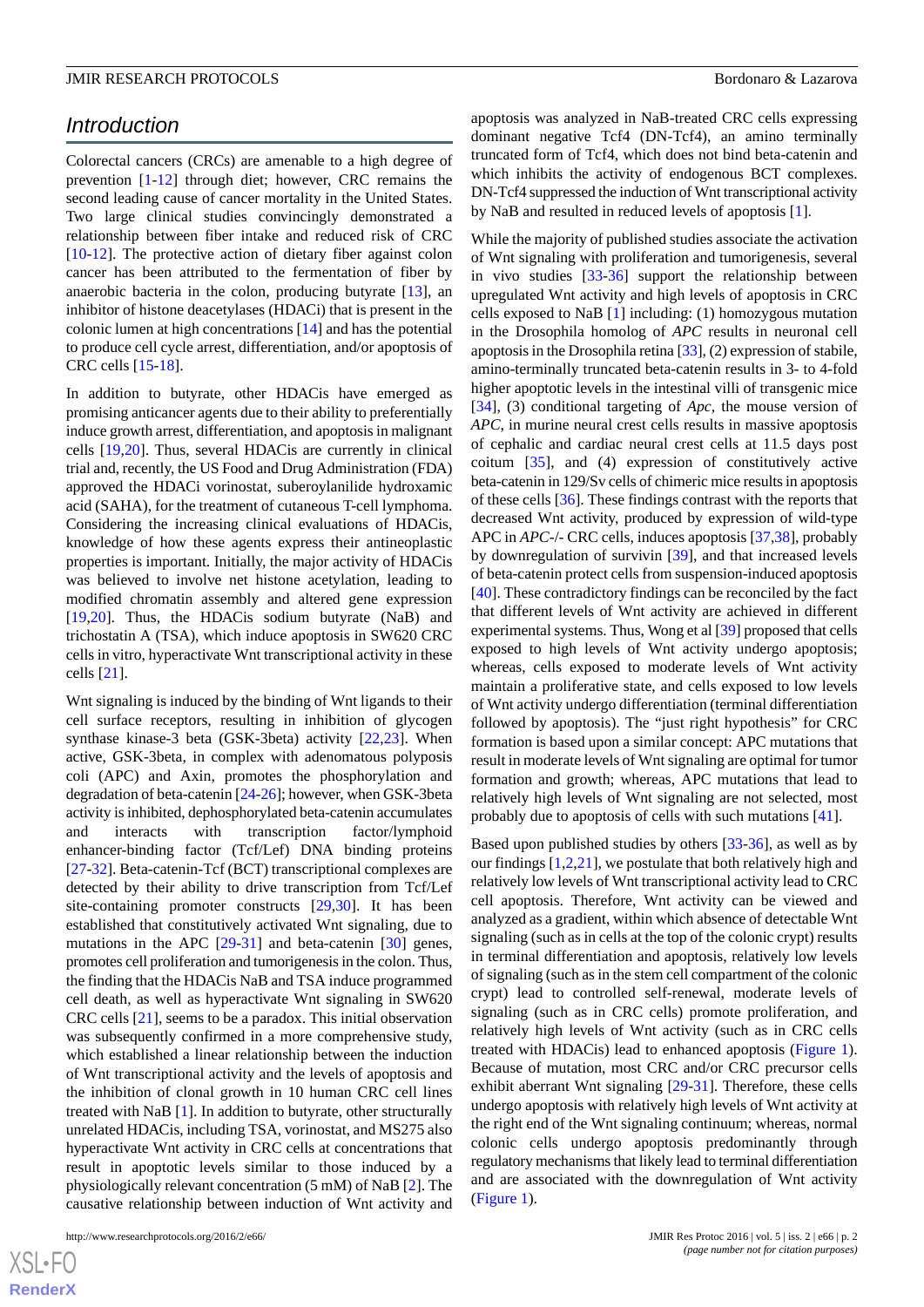Based upon our findings in vitro  $[1,2,21]$  $[1,2,21]$  $[1,2,21]$  $[1,2,21]$  $[1,2,21]$ , we propose that high levels of dietary butyrate in the colonic lumen have a "surveillance" function, whereby butyrate drives premalignant and malignant cells with constitutively activated aberrant Wnt signaling into apoptosis through the hyperinduction of Wnt transcriptional activity. The constitutive activation of Wnt signaling makes cells particularly vulnerable to the apoptosis inducing effects of butyrate.

We have established that the hyperactivation of Wnt signaling activity in NaB-treated CRC cells results from increased levels of Ser-37/Thr-41-dephosphorylated (active) beta-catenin, augmented formation of BCT complexes, as well as enhanced BCT complex-DNA binding [\[1](#page-14-0),[2\]](#page-14-11). The HDACis TSA, SAHA, and MS-275 hyperinduce Wnt activity in CRC cells via the same mechanisms [[2](#page-14-11)]. The increased dephosphorylation of beta-catenin [\[42](#page-15-17)-[44\]](#page-15-18) in the presence of HDACis is triggered at the plasma membrane level. Thus, we demonstrated that Dkk-1 and sFRP2, Wnt-signaling antagonists, which interfere with Wnt ligand-receptor interactions at the cell membrane [\[45](#page-15-19)-[55\]](#page-16-0), inhibit the upregulation of active beta-catenin and the hyperactivation of Wnt transcriptional activity by the HDACis NaB, TSA, SAHA, and MS-275 in CRC cells [[2](#page-14-11)]. Consistent with this, other groups have provided evidence for autocrine Wnt signaling in CRC cells [\[52](#page-16-1),[53\]](#page-16-2).

Results from our in vitro studies  $[1,2]$  $[1,2]$  $[1,2]$  $[1,2]$  suggest that the chemopreventive action of HDACis may differ depending upon the levels of Wnt signaling induced in different cancer subtypes. Thus, we have identified two classes of CRC cell lines: those that respond to butyrate treatment with a high-fold induction of Wnt activity and apoptosis (HWA), and those that exhibit a low-fold induction of Wnt activity and apoptosis (LWA) [[1\]](#page-14-0). If such differences exist in vivo, colorectal adenomas, CRCs, and other Wnt signaling-positive neoplasms can be divided into HWA and LWA groups that differ in their response to HDACis, including butyrate derived from dietary fiber. In addition to differences in Wnt activity between different CRC cell lines (ie, HWA vs LWA), variation in basal and HDACi-induced levels of Wnt activity exist between cells of the same CRC cell line. Applying novel flow cytometry-based methodology, we distinguished between cells with high Wnt activity from cells with low or no Wnt activity within individual CRC cell lines [[1\]](#page-14-0). In these experiments, transfections with enhanced green fluorescent protein (EGFP)-expressing vectors under the transcriptional control of a Wnt-sensitive promoter allowed us to evaluate the number of cells with Wnt activity in the cellular population before and after NaB treatment. In both HWA and LWA cell lines, NaB induced Wnt activity in cells with no detectable Wnt activity; therefore, the fraction of Wnt-positive/high-Wnt cells increases in cell lines exposed to NaB. However, HWA cell lines exhibited a larger fold increase in Wnt-positive cells than LWA cell lines. Thus, treatment of HWA cell lines with NaB resulted in more efficient induction of Wnt in an additional number of cells. Based upon our data, the difference between HWA and LWA cell lines in the upregulation of Wnt activity by HDACis derives from (1) HWA cell lines exhibit a greater increase in the Wnt positive cell fraction than do LWA cells, and (2) the levels of Wnt activity per cell are higher in HWA cells than in LWA cells. Further,

we have shown that the low-Wnt fraction of a CRC cell population represents cells more resistant to the proapoptotic effects of NaB [[1,](#page-14-0)[2](#page-14-11)]. The greater the fraction of high-Wnt activity cells, the greater the apoptotic response to HDACis. The heterogeneity observed in the levels of Wnt signaling in different CRC cells in vitro may be analogous to the presence of significant heterogeneity in CRC tumors in vivo. It is plausible that the sensitivity of colorectal neoplasms to HDACis depends upon the relative fraction of HDACi-sensitive cells with high levels of Wnt activity. Therefore, the ability to modulate Wnt signaling within populations of neoplastic cells, possibly through Wnt cofactor activity, may lead to enhanced chemopreventive and therapeutic efficacy of HDACis.

An important transcriptional control point that influences the levels and outcomes of Wnt-signaling activation is the association between beta-catenin and the transcriptional coactivators cAMP response element binding (CREB) binding protein (CBP) and p300 [\[3](#page-14-12)[-6](#page-14-13)]. Both CBP and p300 are histone acetyl transferase (HAT) proteins known to influence Wnt activity [[3-](#page-14-12)[6](#page-14-13)[,56](#page-16-3)-[59\]](#page-16-4). The interaction between CBP/p300 and Wnt signaling is complex; these cofactors can either up- or downregulate [\[56](#page-16-3)-[59\]](#page-16-4) Wnt activity. Both CBP and p300 [\[56](#page-16-3)-[59\]](#page-16-4) bind to Tcf, and this association possibly also mediates the effects of these proteins on Wnt activity. In addition, acetylation of beta-catenin by p300 enhances formation of BCT complexes, and this may be one mechanism by which HAT factors stimulate Wnt signaling [\[60](#page-16-5)]. Knockdown of CBP and p300 levels with small-interfering RNA (siRNA) upregulated Wnt activity in the SW480 CRC cell line, suggesting a repressive function for these factors [\[58](#page-16-6)]. However, overexpression of p300 or CBP in SW480 cells could not reverse this activation of Wnt activity and actually further upregulated Wnt signaling [[58\]](#page-16-6). This paradoxical finding is possibly due to a dual role for CBP and p300 in both up and downregulating Wnt activity in a context dependent fashion [\[58](#page-16-6)].

Interactions between CBP/p300 and Wnt signaling are optimally dissected using inhibitors known to be specific for CBP-Wnt and p300-Wnt transcriptional programs, the small molecule inhibitors ICG-001, ICG-427, and IQ-1. ICG-001 binds to CBP but not to p300, despite the significant homology between these two proteins [[3\]](#page-14-12). SSW480 CRC cells exhibit significant association of CBP with beta-catenin, but minimal beta-catenin-p300 binding. Treatment of SW480 cells with ICG-001, resulting in ICG-001-CBP binding, downregulates the association between beta-catenin and CBP and upregulates the association between beta-catenin and p300 [[3\]](#page-14-12). This transition from CBP to p300 as the predominant binding partner to beta-catenin results in downregulated TOPFlash Wnt reporter activity and decreased steady-state RNA and protein levels for the Wnt target genes survivin and cyclin D1 [[3\]](#page-14-12). This effect of ICG-001 on CBP-mediated Wnt activity was specific to CBP's role in Wnt signaling, as ICG-001 did not influence other CBP reporters, including AP-1 and CRE [\[3](#page-14-12)]. ICG-001 resulted in cancer cell-specific physiological effects; caspase levels, indicative of apoptotic status, were enhanced in SW480 and HCT-116 CRC cells treated with ICG-001, but unchanged in ICG-001-treated CCD-841CoN normal colonic cells [\[3\]](#page-14-12). Further, ICG-001 preferentially reduced cell growth and viability in the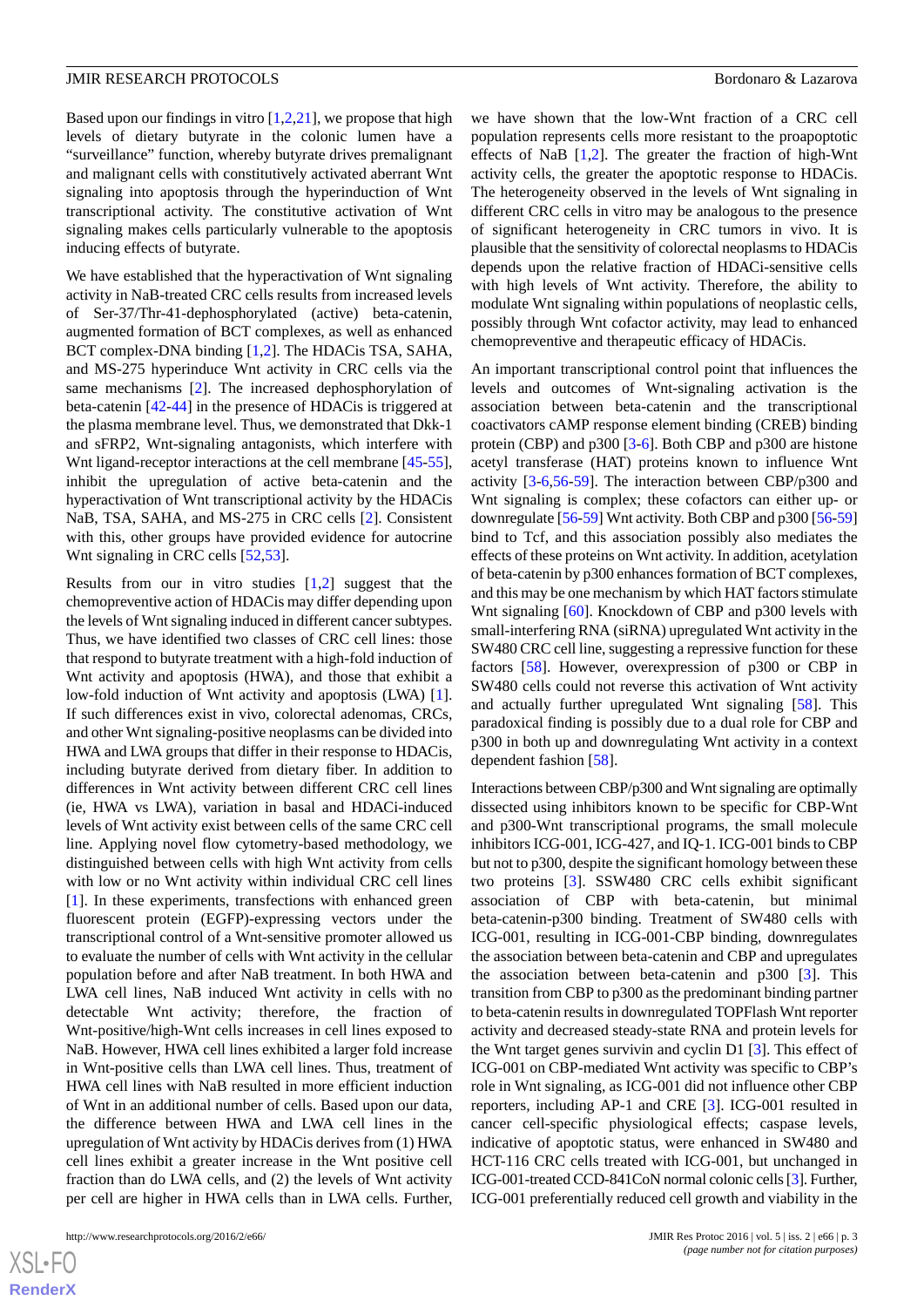cancer cell lines, and a water soluble version of ICG-001 reduced the formation of intestinal neoplasms in the Min mouse model of *APC* mutation initiated CRC, demonstrating preliminary in vivo efficacy of these agents [[3\]](#page-14-12). Thus, the data suggest that ICG-001, by switching beta-catenin binding from CBP to p300, downregulates CBP-dependent Wnt signaling, resulting in enhanced CRC apoptosis. In the context of the Wnt signaling continuum, one proposed action of ICG-001 is stimulation of apoptosis by downregulation of Wnt activity below the levels required for maintained proliferation. Alternatively, downregulation of CBP-mediated Wnt activity stimulates p300-mediated Wnt signaling, resulting in the activation of genes promoting terminal differentiation and apoptosis. Further, it is known that Wnt signaling is important for maintaining the pluripotency of embryonic stem cells (ESCs) [6 and references therein]. Another small molecule, IQ-1, maintained Wnt-dependent ESC pluripotency by blocking the transition from CBP-mediated Wnt activity to p300-mediated Wnt activity [\[6\]](#page-14-13). The tools available to modulate CBP/p300 Wnt activity also include the small molecule ICG-427, which selectively inhibits p300-beta-catenin association [[4\]](#page-14-14).

One factor that must be considered is the CBP/p300 status of colonic neoplastic cells, which has been associated with microsatellite instability (MSI) phenotypes [[61\]](#page-16-7). While most CRCs are microsatellite stable (MSS) and exhibit chromosome instability, approximately 10% to 15% of CRCs are of the MSI type. With respect to human CRC cell lines, HCT-116, SW48, Lovo, LS174T, and DLD-1 are MSI, while the primary CRC/lymph node metastasis paired cell lines SW480/SW620, derived from the same patient, are commonly used representatives of the more prevalent MSS type. Mutation in p300 and CBP, leading to truncated, unexpressed, and/or nonfunctional proteins is often observed in MSI CRCs and CRC cell lines. HCT-116 cells express p300 truncated distal to the HAT domain; however, HCT-116 cells exhibit both p300 and CBP activity. DLD-1 CRC cells, despite being of the MSI phenotype, express at least normal-sized p300 and CBP proteins. Therefore, HCT-116 and DLD-1 CRC cells represent MSI lines that exhibit CBP and p300 activity; consistent with this, treatment with ICG-001-stimulated apoptosis in HCT-116, but not normal, colonic cells [\[3](#page-14-12)].

With respect to mechanism(s) by which HDACis may modulate CBP/p300-mediated Wnt activity, we hypothesize that HDACis (1) result in the hyperacetylation of specific proteins that enhance CBP/p300-Wnt complex formation and activity, (2) alter gene expression and the target genes modulate CBP/p300-mediated Wnt activity, (3) result in a more open chromatin configuration, allowing enhanced access of CBP/p300-Wnt complexes to target DNA promoter/enhance regions, and/or (4) hyperacetylation of histone and nonhistone proteins resulting from HDACi inhibition complements the acetylation induced by the HAT proteins CBP and p300. Thus, treatment with HDACis can enhance either CBP- or p300-mediated Wnt activity. Whether HDACis activate the CBP or p300 pathways would be dependent upon which of those two pathways are most active in the cells at the time of HDACi

treatment; thus, in this scenario, the small molecule inhibitors shift the cells toward either CBP-Wnt or p300-Wnt signaling, reinforcing whichever of the two pathways is activated in the cells. There are many possible mechanisms by which HDACis both generally upregulate Wnt activity and apoptosis as well as more specifically influencing CBP/p300-mediated Wnt activity; these mechanisms of action will be explored in a separate study building upon the findings of the current proposal. The specific aims of the current proposal are specifically focused upon using the small molecule inhibitors ICG-001, ICG-427, and IQ-1 to evaluate the requirement for CBP-Wnt and p300-Wnt interactions with respect to the induction of Wnt activity and of apoptosis by HDACis, and tumorigenic progression represented by a cell culture model of colonic neoplasia.

In summary, CBP- and p300-mediated Wnt signaling likely influences the (1) differential response of CRC cell lines to HDACis, (2) maintenance of low- and high-Wnt fractions within single CRC cell lines, which may be representative of in vivo tumor heterogeneity, and (3) progression of colonic neoplasia from normal cells to metastatic carcinoma. In the current proposal, we will use in vitro models of CRC to explore the role of CBP/p300-mediated Wnt activity in these phenomena. The findings will lead to future projects to explore potential chemopreventive and therapeutic approaches based upon the modulation of CBP/p300-mediated Wnt activity. For example, it may be possible to modulate CBP- versus p300-mediated Wnt signaling to make colonic neoplasms more sensitive to the proapoptotic action of HDACis. Thus, pharmacological interventions based upon the small molecule inhibitors ICG-001, ICG-427, and/or IQ-1 can be used with butyrate derived from high fiber diets (chemoprevention) or therapeutic application of vorinostat (treatment and/or chemoprevention) to enhance the antineoplastic properties of these HDACis. If, for example, it is discovered that CBP-mediated Wnt activity promotes CRC cell proliferation and inhibits the apoptotic pathway induced by HDACis, then cotreatment with HDACis and a pharmacological agent similar in action to ICG-001 (CBP-Wnt inhibitor) will have greater antineoplastic efficacy than application of HDACis alone. Further, if, for example, p300-mediated Wnt signaling is shown to mediate the proapoptotic effects of HDAC-induced Wnt hyperactivation, then suppression of CBP-mediated Wnt activity with ICG-001 will enhance the p300-mediated pathway [[3\]](#page-14-12). On the other hand, if findings from the current proposal demonstrate that CBP-mediated Wnt activity is responsible for the enhanced apoptosis promoted by HDACi-induced apoptosis, then pharmacological agents similar to ICG-427 and IQ-1 would be appropriately used in conjunction with HDACis for maximal therapeutic effect. These treatments may be suitable for suppressing tumor initiation (chemoprevention) and/or inhibiting tumor progression (therapeutics). Therefore, future in vivo studies should be directed toward evaluating combinatory treatments of HDACis with modulators of CBP/p300 signaling in mouse models of CRC to determine whether tumor/size incidence is reduced compared with treatment with each class of agent in isolation. If successful, these in vivo studies would lead to the formulation of CBP/p300 Wnt-modulating agents suitable for human use in clinical trials.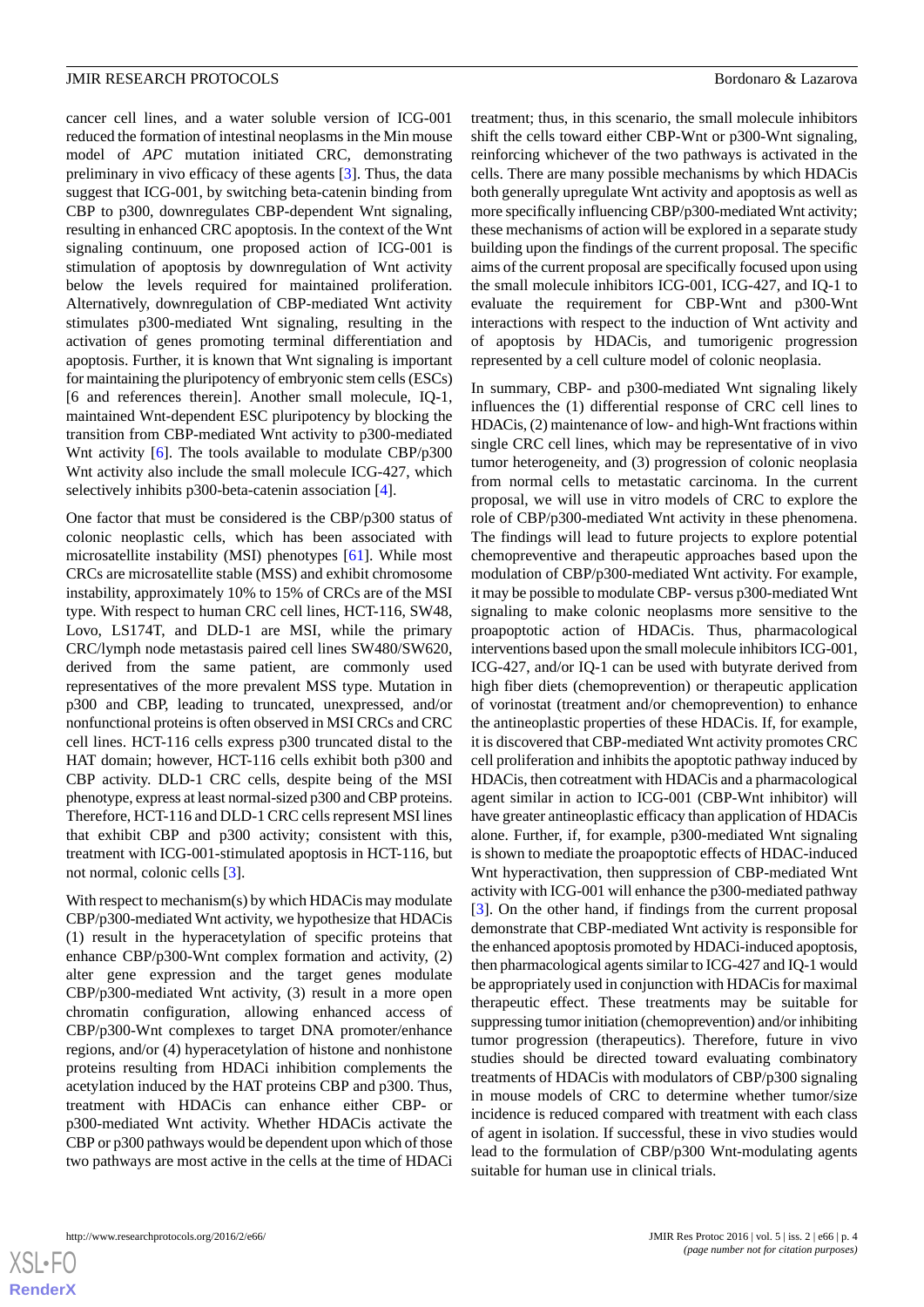<span id="page-4-0"></span>Figure 1. Wnt activity viewed as a gradient. Absence of detectable Wnt signaling, such as in cells at the top of the colonic crypt, results in terminal differentiation, and apoptosis; relatively low levels of signaling, such as in the stem cell compartment of the colonic crypt, lead to controlled self-renewal; moderate levels of signaling, such as in CRC cells, promote proliferation; and relatively high levels of Wnt activity, such as in CRC cells treated with HDACis, lead to enhanced apoptosis. Reproduced from Bordonaro et al [\[42\]](#page-15-17).



# *Methods*

[XSL](http://www.w3.org/Style/XSL)•FO **[RenderX](http://www.renderx.com/)**

# **Aim 1. Determination of the Role of CBP and p300 in the Response of CRC Cells to Histone Deacetylase Inhibitors (HDACis)**

We hypothesize that the effects of HDACis on Wnt signaling and cell fate are mediated by changes in the association of CBP and p300 with beta-catenin, and by modulation of BCT complex formation and Wnt activity. To investigate this hypothesis, we will first investigate the effects of CBP- and p300-mediated Wnt activity in the HWA HCT-116, and DLD-1 CRC cell lines,

http://www.researchprotocols.org/2016/2/e66/ JMIR Res Protoc 2016 | vol. 5 | iss. 2 | e66 | p. 5

which respond to HDACis with a high-fold induction of Wnt activity and apoptosis (HCT-116 cells, 21.8-fold induction Wnt, 2.5-fold induction apoptosis; DLD-1 cells, 15.4 Wnt, 3.5 apoptosis), the LWA HT29 cell line, which exhibit a low-fold increase in Wnt activity and apoptosis after HDACi treatment (1.4-fold Wnt, 1.5-fold apoptosis), and SW620 cells, which exhibit a moderate-fold increase in Wnt activity and apoptosis after HDACi treatment. Although there are no clear divisions between HWA and LWA cell groups, based upon findings with 10 CRC cell lines, HWA is defined as a 10-fold or greater increase in Wnt activity and a 2-fold or greater increase in apoptosis; LWA is defined as a 1- to 4-fold increase in Wnt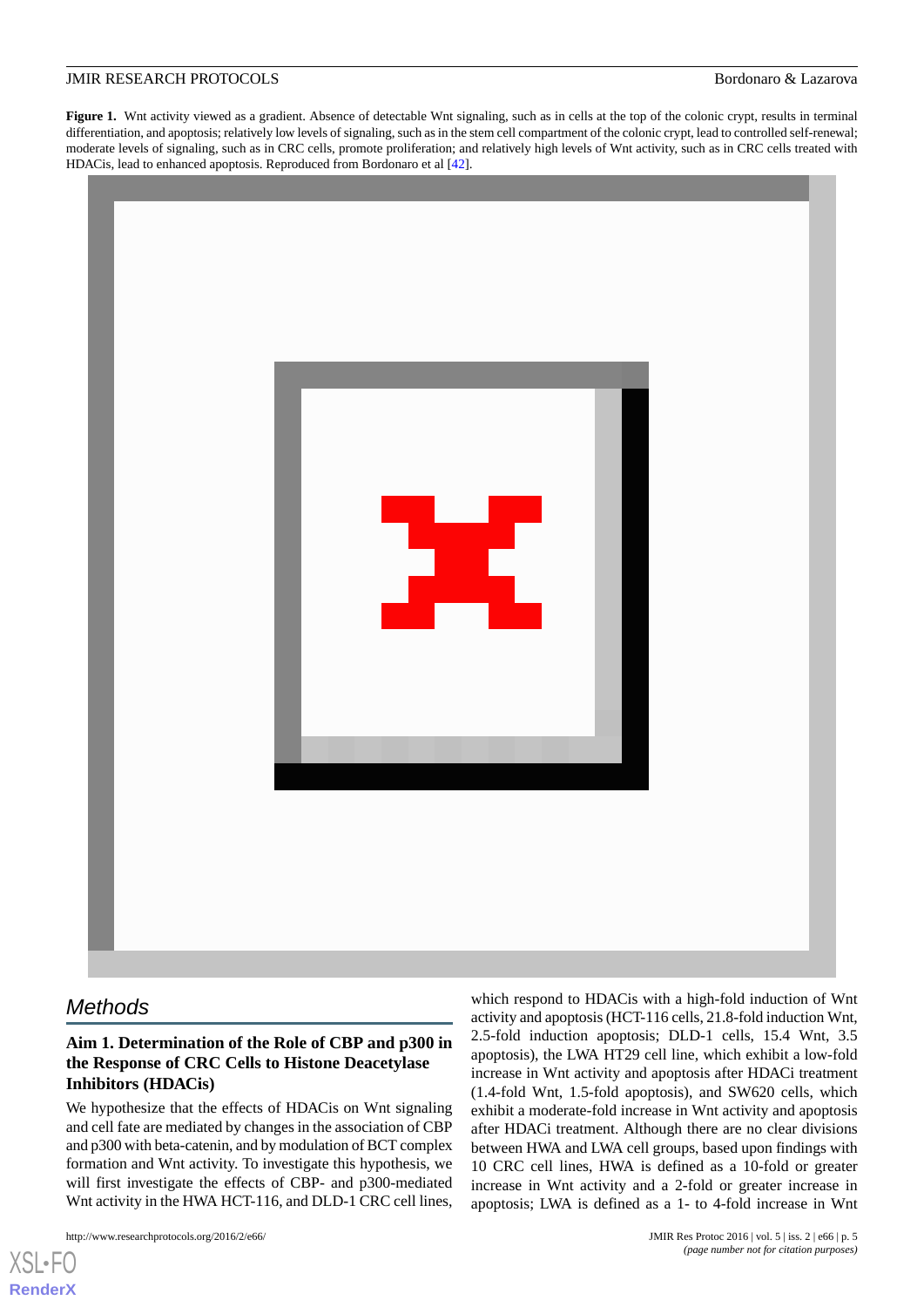activity and a 1- to 1.5-fold increase in apoptosis, and a moderate fold increase in Wnt activity and apoptosis is between 5- and 10-fold for Wnt activity and 1.5- and 2-fold for apoptosis [\[1](#page-14-0),[2\]](#page-14-11). In general, the highest induction of apoptosis is observed in those CRC cells that respond to HDACis with a 15-fold or greater increase in Wnt activity, and a linear relationship exists between induction of Wnt activity and apoptosis [\[1](#page-14-0),[2\]](#page-14-11). Therefore, we hypothesize that modulation of CBP/p300-mediated Wnt activity can enhance the ability of HDACis to upregulate Wnt activity, resulting in higher levels of apoptosis. Although HCT-116 cells are of the MSI phenotype and express a truncated form of p300 [\[60](#page-16-5)], this cell lines is characterized by CBP and p300 HAT activity and has been successfully used to evaluate the effects of ICG-001 on cell apoptosis [\[61](#page-16-7),[63,63](#page-16-8)].

The reported effects of CBP and p300 on Wnt activity are most likely mediated through changes in the association of these HAT proteins with Wnt signaling factors, particularly beta-catenin [[3](#page-14-12)[-6](#page-14-13)]. CBP [[59\]](#page-16-4) and p300 [\[62](#page-16-9)] may associate with Tcf factors and that this may also influence Wnt activity; in addition, p300 HAT activity has been reported to enhance BCT complex formation through increased acetylation of beta-catenin [[59\]](#page-16-4). Therefore, we will first determine whether treatment with HDACis alters the association of CBP and p300 with beta-catenin through coimmunoprecipitation assays, which will be performed essentially as described [\[1](#page-14-0)[-3](#page-14-12)]. Initial HDACi treatment will be with 5 mM sodium butyrate or 10 μM vorinostat for 24 hours, which efficiently upregulates Wnt activity and apoptosis in CRC cells [[1](#page-14-0)[,2](#page-14-11)]. If necessary, we will adjust the concentration of HDACis and exposure time to these agents for these and subsequent experiments. Subsequently, we will also use coimmunoprecipitation to determine the effects of HDACis on the association between CBP or p300 and Tcf1 and Tcf4, and between Tcf factors and beta-catenin.

To determine how CBP- or p300-mediated modulation of Wnt activity specifically influences the effects of HDACis on Wnt activity and cell physiology, CRC cells will be cotreated with HDACis and with ICG-001, ICG-427, or IQ-1 for 24 hours, or with each of the small molecule inhibitors alone. In addition, experiments will be conducted with the combination of ICG-001 and IQ-1. ICG-001 and ICG-427 inhibit CBP- and p300 mediated Wnt activity [[3](#page-14-12)-[5\]](#page-14-15), respectively, while IQ-1 prevents the shift from CBP-mediated to p300-mediated Wnt activity [[6\]](#page-14-13). Therefore, the combination of ICG-001 and IQ-1 is specifically designed to knockdown CBP-mediated Wnt activity in the absence of any concomitant upregulation of p300-mediated Wnt activity. Thus, treatment with ICG-001 alone is expected to specifically inhibit CBP-mediated Wnt activity, with the possibility of an upregulation of p300-mediated Wnt activity. Cotreatment with ICG-001 and IQ-1 is expected to suppress CBP-mediated Wnt activity without increasing p300-mediated Wnt activity. Therefore, for all three aims of this proposal, comparison of the effects of ICG-001 alone to that of combinatorial treatment with ICG-001 and IQ-1 will allow us to distinguish cellular effects specifically due to downregulated CBP-mediated Wnt activity alone (combinatorial treatment of ICG-001 and IQ-1) to effects due to downregulation of CBP-mediated Wnt activity coupled to a relative increase in

p300 Wnt activity (ICG-001 alone). Dependent upon cellular context, it is also possible that ICG-001 alone will inhibit CBP-mediated Wnt activity without increasing p300-mediated Wnt activity; thus, an increase in p300-beta catenin associated will not be assumed after ICG-001 treatment, but carefully assayed by coimmunoprecipitation experiments. In summary, the three small molecule inhibitors, used alone and in combination, are effective tools to dissect the relationships between CBP- and/or p300- mediated Wnt activity, cell physiology, and effects of HDACis.

The appropriate levels of the small molecule effectors will be determined empirically. After treatment with these combinations of agents, coimmunoprecipitation assays, performed as described [[1](#page-14-0)[-3](#page-14-12)], will be used to determine CBP/p300 binding to beta-catenin, Tcf1, and Tcf4, as well as the association between beta-catenin and Tcf1 and Tcf4. Measurements of Wnt transcriptional activity in CRC cells treated with these agents will be performed with the Wnt reporter TOP/FOP luciferase reporter system that has wild-type (TOP) or mutant (FOP) Tcf binding sites upstream of a minimal c-fos promoter [\[29](#page-15-5),[30\]](#page-15-6). The ratio of luciferase expression driven by the wild-type TOP promoter to that driven by the mutant FOP promoter specifically assays the contribution of Wnt activity to the expression of luciferase [[1](#page-14-0)[,2](#page-14-11)[,21](#page-14-9),[29](#page-15-5)[,30](#page-15-6)]. Wnt-driven luciferase expression will be measured using the dual luciferase assay system. For these transfections, we will use Geneporter or Lipofectamine 2000 as described  $[1,2]$  $[1,2]$  $[1,2]$ ; alternatively, for higher transfection efficiencies, the Nucleofector system will be used. We will measure the expression of the Wnt target genes survivin, cyclinD1, and c-myc, which are important mediators of decisions of cell proliferation and apoptosis. ICG-001 has been shown to downregulate the expression of survivin and cyclin D1 in CRC cells [\[3](#page-14-12)]; all three genes are downregulated by butyrate [\[64](#page-16-10)[-66](#page-16-11)].

Further, expression of the receptor tyrosine kinases EphB2 and EphB4, which binds to EphrinB2, is controlled by CBP- and p300-mediated Wnt signaling, and these differences of expression influence cell physiology [[67\]](#page-16-12). EphB4 is usually absent in normal colonic cells but tends to be expressed in CRC; expression level correlates to more advanced neoplasia [67 and references therein]. On the other hand, EphB2 is expressed by normal colonic progenitor cells and tends to be downregulated in CRC [67 and references therein]. CBP-mediated Wnt signaling, which promotes colonic cell proliferation while inhibiting differentiation [\[3](#page-14-12)-[5](#page-14-15)], activates EphB4 expression while inhibiting levels of EphB2 [\[67](#page-16-12)]; this is consistent with a possible role for CBP-mediated Wnt signaling in promoting colonic neoplasia [[3](#page-14-12)[-5](#page-14-15)]. Knockdown of EphB4 expression suppresses tumor growth and metastases [\[67](#page-16-12)], which is consistent with the observed antitumorigenic activity of the CBP-Wnt inhibitor ICG-001 [\[3](#page-14-12)-[5\]](#page-14-15). Thus, expression of EphB2 and EphB4 will be measured in the colonic cell lines exposed to the small molecule inhibitors and HDACis. For all proteins (survivin, cyclinD1, c-myc, EphB2, and EphB4), Western blotting using commercially available antibodies will be used to determine changes in expression levels.

Aspects of CRC cell physiology that may be modulated by CBP/p300-mediated Wnt signaling will be determined. For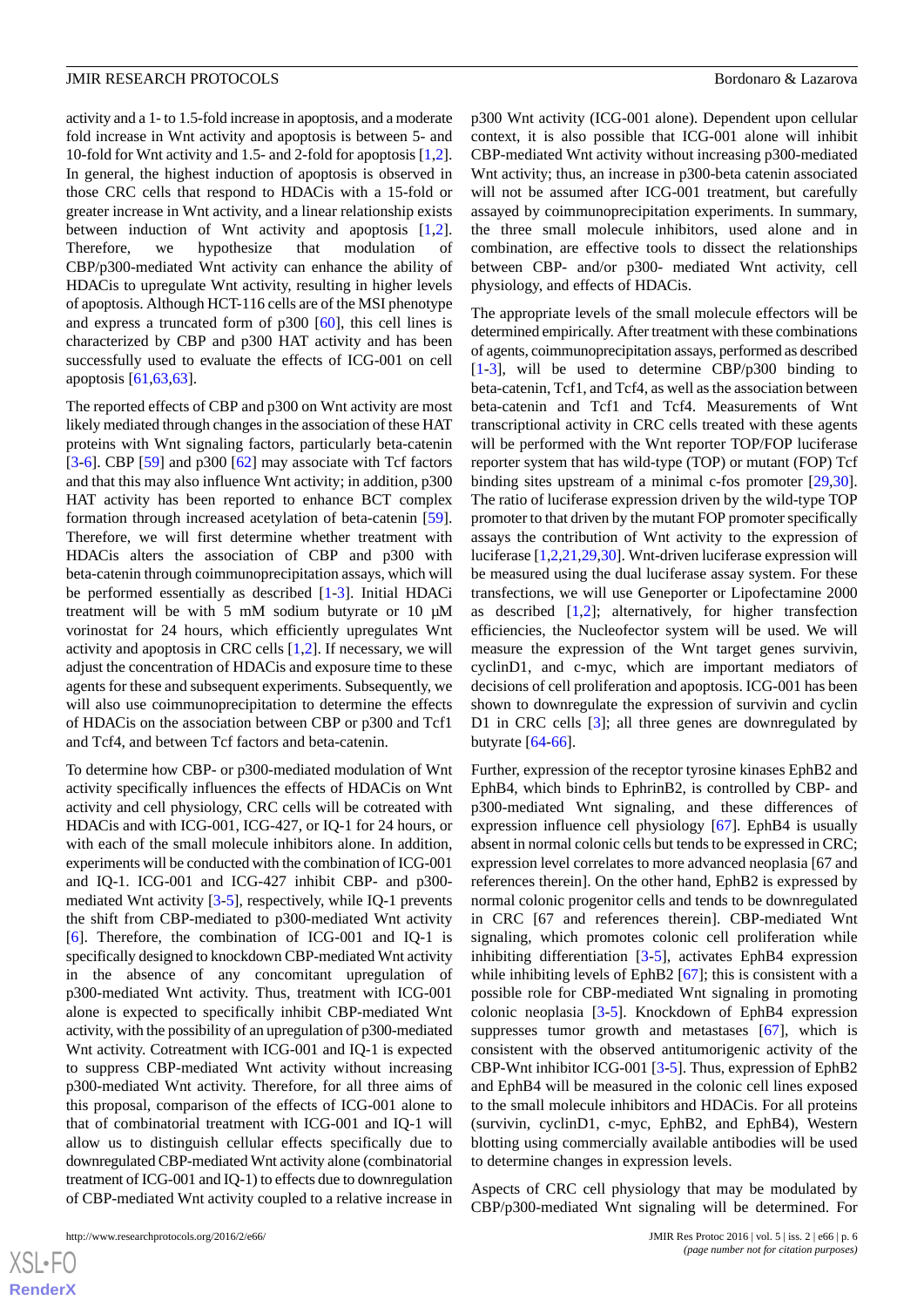example, it has been reported that inhibition of CBP-mediated Wnt activity stimulates apoptosis in CRC cells [\[3](#page-14-12)]. Further, given our data showing that hyperactivation of Wnt activity by HDACis at least partially mediates the effects of those agents on CRC apoptosis [\[1](#page-14-0)[,2](#page-14-11)], it is important to understand the specific roles of CBP- versus p300-mediated Wnt activity in HDACi-induced CRC cell apoptosis. Cells will be treated as described above, and cell proliferation will be assayed by the CellTiter cell viability/proliferation assays. In selected experiments, growth potential will also be assayed by clonogenic assays, performed as previously described [[1\]](#page-14-0). Apoptotic analyses will be performed using the Vybrant Apoptosis Assay Kit #2 or the Annexin V-PE Apoptosis Detection Kit I, as previously described [[12](#page-14-1)[,24](#page-15-1)]. Alternatively, the Caspase-Glo luciferase system will be used to quantitate early (caspase 9 activity) and late (caspase 3 activity) apoptotic events. In addition, the extent of CRC cell differentiation will be measured by alkaline phosphatase activity, essentially as described [\[68](#page-16-13)].

Our hypothesis is that the effects of HDACis on promoting apoptosis of CRC cells by the hyperactivation of Wnt signaling is dependent upon the specific induction of either CBP- or p300-mediated Wnt signaling, and that by specifically blocking CBP- or p300-mediated Wnt signaling with the appropriate small molecule inhibitor, we will also suppress the induction of apoptosis by the HDACis. To the extent that induction of Wnt activity by HDACis influences other aspects of colonic cell physiology (eg, cell proliferation or differentiation), these phenomena would be specifically dependent upon CBP- or p300-mediated Wnt signaling as well. These findings, particularly, with respect to apoptosis, will have significant chemopreventive and/or therapeutic significance, because modulation of CBP/p300-mediated Wnt signaling may evolve into therapeutic approaches to induce CRC cell apoptosis, either alone or in conjunction with stimulation of excessive Wnt activity by HDACis.

We will also cotreat selected CRC cell lines with combinations of the small molecule agents (ICG-001 and IQ-1, as well as ICG-001 and ICG-427) in the presence and absence of butyrate. For selected experiments, we will use vorinostat, to compare the findings with that obtained with butyrate. As described above, the ICG-001 and IQ-1 combination will inhibit CBP-mediated Wnt activity while simultaneously preventing the cells from switching to p300-mediated signaling. For all three aims, this will be an important control to distinguish effects of diminished CBP-mediated Wnt activity from that of lower CBP– and higher p300–mediated Wnt signaling. The combination of ICG-001 and ICG-427 will simultaneously block both CBP- and p300-mediated Wnt activity. These combinations will measure the extent that signaling from both CBP and p300 pathways is required for endogenous and butyrate-stimulated Wnt activity in CRC cells. These data will be confirmed by knockdown of CBP and p300 with siRNA. The objective of these latter experiments is to determine the extent that basal and HDACi-induced Wnt activity is mediated through CBP and p300, and evaluate if significant levels of CBP/p300-independent Wnt activity occur in these cell lines. If we demonstrate that significant Wnt signaling occurs even in the absence of CBP and p300 activity, we will ascertain

 $XSJ \cdot F$ **[RenderX](http://www.renderx.com/)** whether CBP- or p300-mediated Wnt signaling is required for the proapoptotic action of the HDACi butyrate in CRC cells. The combinatorial treatments will be repeated, and apoptosis measured as described above.

HDACis also influence the levels of, and activity of, p300 and CBP. For example, in Hela cells, butyrate induces the degradation of p300 through the 26S proteosome pathway [[69\]](#page-16-14); in addition, butyrate can activate p300 HAT activity [[69\]](#page-16-14) in intestinal epithelial cells [[69](#page-16-14)[-71](#page-16-15)]. However, it is uncertain whether HAT activity is required to mediate the action of CBP/p300 on Wnt activity [[56-](#page-16-3)[59](#page-16-4)]. If HAT activity is in fact required to mediate the effects of CBP and p300 on Wnt activity, the ability of HDACis to enhance net acetylation may synergize with HAT factors to achieve these effects. Thus, HDACis may have secondary effects on HAT factors that need to be determined in order to properly interpret the findings of this proposal. Butyrate may enhance p300 degradation in Hela cells; therefore, we will ascertain the levels of CBP and p300 in the HDACi-treated CRC cell lines, using Western blot analyses and the appropriate antibodies for CBP and p300. The role of HAT activity in the modulation of Wnt activity by CBP and p300 has not yet been fully determined; however, given the possibility that changes in HAT activity induced by HDACis may influence CBP- and p300-mediated Wnt signaling, we will determine the effects of HDACis on CBP- and p300-specific HAT activity. CRC cells will be treated with HDACis, or left untreated, and CBP or p300 will be immutnoprecipitated from cell lysates with the appropriate antibodies. We will then use colorimetric or fluorescent HAT assays to determine changes of CBP and p300 HAT activity from the lysates of HDACi-treated CRC cells. These HAT assays will confirm that the MSI phenotype cell lines HCT-116 and DLD-1 express functional CBP and p300, as reported [60-63 and refs therein]. In addition, it has been reported that HDACis increase p300 autoacetylation which enhances the association of that p300 with other factors [[72\]](#page-17-0).

Therefore, using an anti-acetyl-CBP/p300 antibody, we will ascertain the effects of HDACi treatment on CBP/p300 autoacetylation in our cell lines. This will determine if there is a correlation between HAT factor autoacetylation and the ability of these factors to mediate the effects of HDACis on Wnt activity [\[3](#page-14-12)-[6\]](#page-14-13).t p300/CBP-associated factor (PCAF) activity may mediate some of the effects of CBP/p300 Wnt activity through stabilization of beta-catenin and upregulation of Wnt activity. The steady-state levels of beta-catenin and Tcf4 in the CRC cells will be evaluated by Western blot analyses subsequent to treatment with the small molecular inhibitors and the HDACis. If the small molecular inhibitors modulate levels of beta-catenin, association of PCAF with beta-catenin will be measured through coimmunoprecipitation assay. If the any of the small molecule inhibitors alters the association of PCAF with beta-catenin, siRNA-mediated knockout of PCAF will be used to determine whether CBP/p300-mediated Wnt signaling is at least partially mediated through PCAF association with beta-catenin. If so, it is expected that repression of PCAF expression and activity will repress levels of Wnt activity controlled by the action of CBP and p300. If PCAF is related to CBP/p300-mediated Wnt activity, we hypothesize that PCAF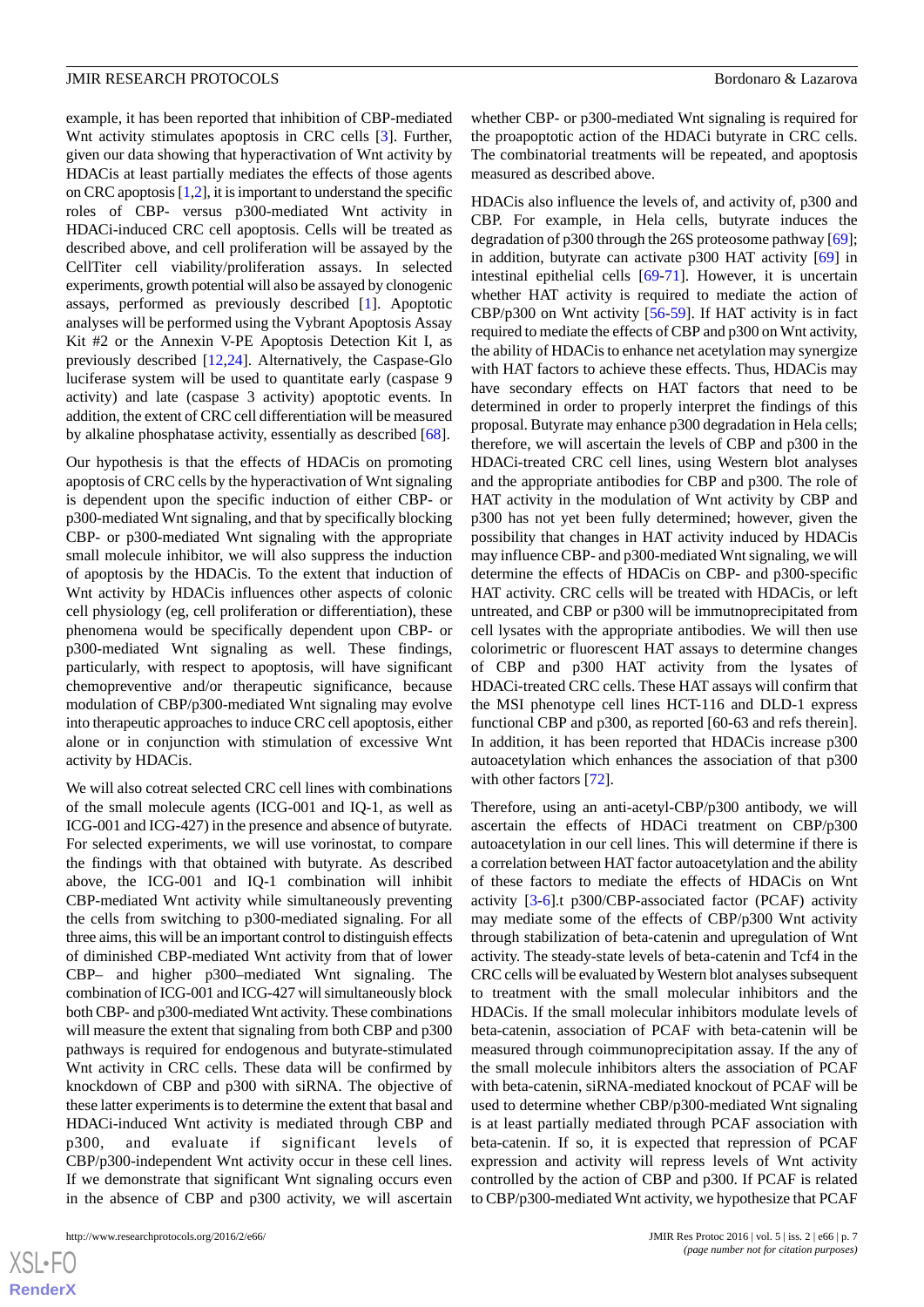will be associated with CBP-mediated Wnt activity, because previous findings suggest that higher levels of Wnt activity in CRC cells is more dependent on CBP, compared with p300, action [[3\]](#page-14-12). Thus, knockdown of PCAF would be expected to inhibit CBP-mediated Wnt activity and enhance the repression of that activity by the small molecule inhibitor ICG-001.

#### *Interpretation of Results*

For Aim 1, we expect to find that cells with higher levels of Wnt activity, and higher levels of induction of Wnt activity by HDACis, will exhibit a greater proportion of CBP-beta-catenin complexes compared with p300-beta-catenin complexes. If this expected result is observed, the major findings of Aim 1 would be correlated as follows. The greater increase in Wnt activity (measured by luciferase reporter assays) and apoptosis (measured by the Annexin V-PE Apoptosis Detection Kit I or the Caspase-Glo luciferase system) achieved in HWA cells treated with HDACis will be associated with a greater degree of CBP-beta-catenin complex formation (measured by co-immunoprecipitation) compared with LWA cells. Conversely, the weaker response of LWA cells to HDACis is expected to be correlated to a relatively higher association of p300 to beta-catenin compared to CBP-beta-catenin complexes. ICG-001, which interferes with the association of CBP and beta-catenin would therefore be expected to strongly suppress the marked upregulation of Wnt activity and apoptosis observed in HDACi-treated HWA cells; it is expected that ICG-001 and HDACi cotreatment would result in the following set of results: inhibition of CBP-beta-catenin complex formation, increased p300-beta-catenin complex formation, lower levels of Wnt signaling, and lower levels of apoptosis.

The weak induction of Wnt signaling and apoptosis by HDACis in LWA cells would be relatively unaffected by ICG-001, because the LWA cells are expected to have minimal CBP Wnt activity even in the absence of ICG-001. However, treatment of HWA cells with HDACis and ICG-427/IQ-1, which inhibit p300 signaling and potentiate CBP- mediated Wnt activity, would be expected to enhance the induction of Wnt activity and apoptosis by HDACis; this would be correlated with an increase in CBP-beta-catenin complexes and a decrease in p300-beta-catenin complexes. It is possible that inhibition of p300-mediated Wnt activity by ICG-427/IQ-1 may enhance the sensitivity of LWA cells to HDACis by increasing CBP-beta-catenin complex formation and action. SW620 cells, which exhibit a phenotype midway between that of HWA and LWA cells, would also be expected to exhibit moderate upregulation of CBP-beta-catenin complex formation and activity after exposure to HDACis, and would be also expected to exhibit a moderate response to the small molecule inhibitors. These expected results would be generally consistent with our preliminary data, which showed that expression of a dominant negative form of p300 significantly enhanced Wnt activity in SW620 CRC cells, possibly by shifting Wnt complexes to CBP-mediated activity. Increased Wnt activity can be reasonably expected to be associated with enhanced levels of BCT complexes, and we have found that HDACis can enhance BCT complex formation in some CRC cell lines [\[1](#page-14-0),[2\]](#page-14-11). We also expect that the inhibition of CBP-mediated Wnt activity will suppress

the hyperactivation of Wnt activity in CRC cells treated with HDACis.

However, the interactions between HDACis and the CBP and p300 signaling pathways are likely to be complex because (1) HDACis such as butyrate stimulate CRC cell differentiation and apoptosis, which is more consistent with the p300 Wnt pathway, (2) CBP-mediated Wnt activity is likely to be correlated with higher expression of survivin, cyclinD1, and EphB4 [\[3](#page-14-12),[67\]](#page-16-12), which is expected to favor proliferation and suppress apoptosis, while paradoxically (3) the hyperactivation of Wnt activity induced by HDACis is more likely associated with CBP-mediated Wnt activity, because blockade of CBP-Wnt signaling by ICG-001 reduces overall Wnt activity in CRC cells [[3\]](#page-14-12). Therefore, the relationship between CBP/p300 signaling and the induction of Wnt activity by HDACis cannot be accurately predicted and will be determined empirically. For example, if p300- mediated Wnt activity, and not CBP-mediated activity, is responsible for the marked upregulation of Wnt activity and apoptosis in HDACi-treated HWA cells, then the expected correlations described above would be reversed. Thus, for example, treatment of HWA CRC cells with HDACis would upregulate p300-beta-catenin complex formation, Wnt activity and apoptosis, and possibly downregulate levels of survivin, cyclinD1, and EphB4, which require CBP activity for expression. If the effects of HDACis on CRC cells are dependent on p300-mediated Wnt signaling, then it is reasonable to expect the induction of Wnt activity and apoptosis by HDACis would be suppressed by ICG-427 and potentiated by ICG-001.

# **Aim 2. Determination of the Role of CBP and p300 in the Maintenance of High Wnt and Low Wnt Fractions in CRC Cell Lines**

The existence of high- and low-Wnt fractions in CRC cells in culture is a stable and reproducible phenomenon [\[1\]](#page-14-0), which may be related to the known heterogeneity of in vivo tumors with respect to distribution of nuclear beta-catenin and, hence, of Wnt activity, likely of clinical significance [[54](#page-16-16)[,55](#page-16-0)]. It is important to distinguish high and low Wnt fractions within CRC cells (Aim 2) from the existence of HWA and LWA cell lines (Aim 1). The distinction between HWA and LWA cell lines, studied in Aim 1, evaluates the relative response of the total cell population to HDACis, with respect to induction of Wnt activity and apoptosis. In contrast, high- and low-Wnt fractions, studied in Aim 2, evaluate the different subpopulations that exist within each cell line. Thus, for example, Aim 1 is focused on evaluating the role of CBP/p300-mediated Wnt activity in the response of HWA HCT-116 cells compared with LWA HT-29 cells; Aim 2 focuses upon the role of CBP/p300-mediated Wnt signaling in maintaining the existence of separate highand low-Wnt fractions within the HCT-116 cell population. Our hypothesis is that high- and low-Wnt cell fractions within single CRC cell lines in vitro are characterized by distinctive profiles of relative CBP- or p300-mediated Wnt activity, and that disruption of CBP/p300-mediated Wnt activity by the small molecule inhibitors ICG-001, ICG-427, or IQ-1 will significantly alter the distribution of high- and low-Wnt fractions characteristic of defined CRC cell lines.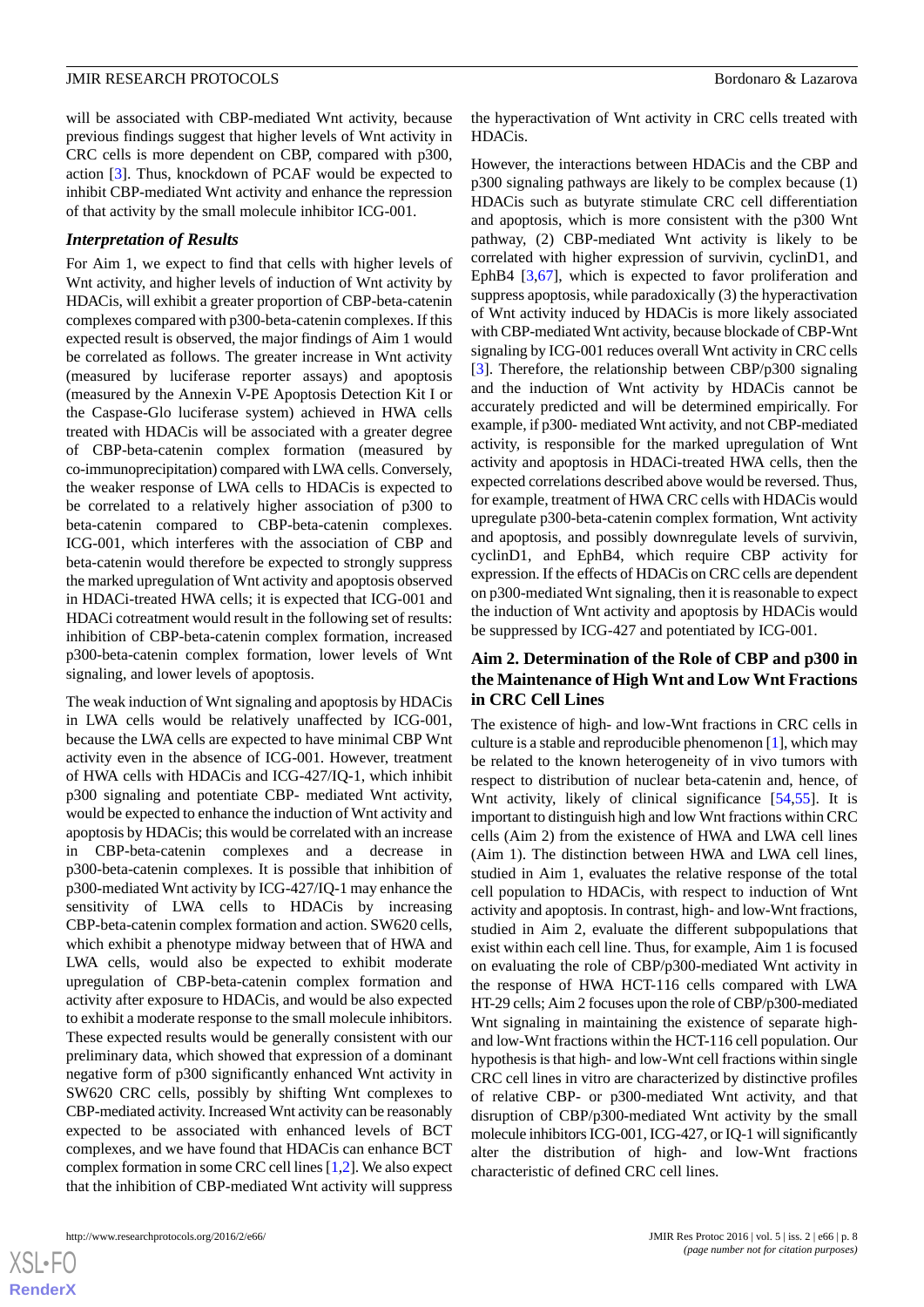Flow cytometry will be used to separate HCT-116 cells into their constituent high- and low-Wnt fractions in the presence or absence of butyrate [\[1](#page-14-0)]. This cell line exhibits a marked upregulation of the proportion of high-Wnt activity cells after exposure to the HDACi butyrate [[1\]](#page-14-0). The green fluorescent protein vectors EGFP-TOP and EGFP-FOP, with wild- and mutant-type Wnt-responsive promoters will be transfected into the cells. Transfections will be performed with 20 μg of EGFP-TOP or EGFP-FOP (10-cm dishes). In some cases, to confirm that the sorted fractions do in fact differ in levels of Wnt activity, cells will be cotransfected with 4 μg of the Wnt reporter vectors LEF-OT or LEF-OF and 0.8 ng of pRLnull, a fraction of the sorted cells will be lysed in passive lysis buffer, and luciferase expression measured as described above. Six hours after transfection, cells will be harvested by scraping and transferred to 15-cm dishes. Twenty-four hours after transfection, cells will be treated with 5 mM NaB or 10 μM vorinostat, or left untreated, and collected 24 hours later for analyses.

Flow cytometric sorting of HCT-116 cells into high ("Wnt positive") and low ("Wnt negative") Wnt fractions based upon Wnt-specific GFP expression will be performed essentially as described [[1,](#page-14-0)[2](#page-14-11)]. Cells will be harvested, their density will be adjusted to 5  $\times$  10<sup>6</sup> cells per milliliter of alpha-minimal essential medium ( $\alpha$ MEM), and samples analyzed by flow cytometry based upon fluorescence. Representative plots of relative cell numbers (counts) versus fluorescence in EGFP-TOP and EGFP-FOP transfected HCT-116 cells will be overlaid. The relative levels of CBP-beta-catenin and p300-beta-catenin complexes in each of the cell fractions will be ascertained through coimmunoprecipitation; the association of CBP and p300 with Tcf1 and Tcf4, as well as the formation of BCT complexes, will be similarly ascertained. Subsequently, the original mixed-cell populations will be cotreated with the HDACis and ICG-001, ICG-427, and/or IQ-1 (eg, ICG-001 and

IQ-1 together), or with each of the small molecule inhibitors alone, followed by separation by flow sorting to determine if the proportion of cells in each fraction is altered when the CBPor p300-mediated Wnt activity is repressed. The association of CBP and p300 with beta-catenin, Tcf1, and Tcf4, as well as the formation of BCT complexes, will be determined by coimmunoprecipitation assays in these cotreated cells. Levels of Wnt activity in the cell fractions will be ascertained using the OT/OF reporter system; we will calculate the Wnt fraction metrics described shown in [Table 1](#page-8-0) (Preliminary Studies) to determine if modulation of CBP or p300 activity alters Wnt activity per cell and/or the fraction of cells exhibiting Wnt activity [[1,](#page-14-0)[2](#page-14-11)]. Levels of cell proliferation, apoptosis, and differentiation in the fractions will be measured as described above.

In [Table 1](#page-8-0). T/F measures total Wnt activity in the cell population, determined by transfection with TOPFlash or FOPFlash luciferase reporter. To determine the percent Wnt positive cells (%W), cells were transfected with EGFP-TOP or EGFP- FOP vectors, and processed by flow cytometry as described in to obtain overlay plots of relative cell numbers versus fluorescence in EGFP-TOP and EGFP-FOP transfected cells. Cells with Wnt activity are those defined by high fluorescence present only in EGFP-TOP and not in EGFP- FOP samples. T/F/W is the T/F ratio divided by the percent Wnt positive cells, which provides a relative determination of Wnt activity on a per Wnt positive cell percentage basis. No NaB represents measurements of untreated cells, while NaB represents measurements after 24-hour exposure to 5 mM NaB. ΔT/F is the fold-upregulation of total Wnt activity after treatment with NaB (NaB/No NaB), Δ%W is the fold-upregulation of the percent Wnt positive cells after NaB treatment, and ΔT/F/W is the fold increase in the T/F/W ratio resulting from exposure to NaB.

<span id="page-8-0"></span>**Table 1.** Upregulation of Wnt activity in NaB-treated CRC cells occurs by both an increase in the percent cells with Wnt activity and the levels of Wnt activity per cell.

|           | No NaB |      |       | NaB   |      |       | NaB/No NaB   |              |                |
|-----------|--------|------|-------|-------|------|-------|--------------|--------------|----------------|
| Cell line | T/F    | %W   | T/F/W | T/F   | %W   | T/F/W | $\Delta T/F$ | $\Delta\%$ W | $\Delta T/F/W$ |
| HCT-116   | 4.8    | 9.8  | 0.49  | 104.6 | 46.0 | 2.3   | 21.8         | 4.7          | 4.7            |
| DLD-1     | 6.2    | 10.0 | 0.62  | 95.5  | 20.5 | 4.7   | 15.4         | 2.1          | 7.6            |
| LS174T    | 14.5   | 19.8 | 0.73  | 193.6 | 40.4 | 4.8   | 13.3         | 2.0          | 6.6            |
| LoVo      | 5.7    | 11.7 | 0.49  | 17.9  | 16.5 | 1.1   | 3.2          | 1.4          | 2.2            |
| SW48      | 14.7   | 26.4 | 0.56  | 32.7  | 34.6 | 0.95  | 2.2          | 1.3          | 1.7            |
|           |        |      |       |       |      |       |              |              |                |

#### *Interpretation of Results*

We expect that CBP-mediated Wnt activity will be associated with the high-Wnt fraction in untreated cells, and p300-mediated Wnt activity with the low-Wnt fraction. If so, the correlated findings will be similar to that described in Aim 1; the high-Wnt fraction of the cell population will be associated with higher levels of CBP-beta-catenin complexes, Wnt activity, and sensitivity to HDACis. However, as explained in Aim 1, it is possible that the induction of apoptosis through hyperactivated

Wnt activity may occur through either CBP- or p300- mediated Wnt signaling, which needs to be determined empirically. Therefore, it is difficult to predict which of the two Wnt coactivators will be predominantly involved in changes in the proportion of high and low Wnt fractions induced by HDACis. This will be determined empirically, through the experiments outlined in Aim 2. Discovery of an association between CBPor p300-mediated Wnt activity and the maintenance of highand low-Wnt fractions in CRC cells in vitro would suggest the possibility of modulating CBP- and/or p300-mediated Wnt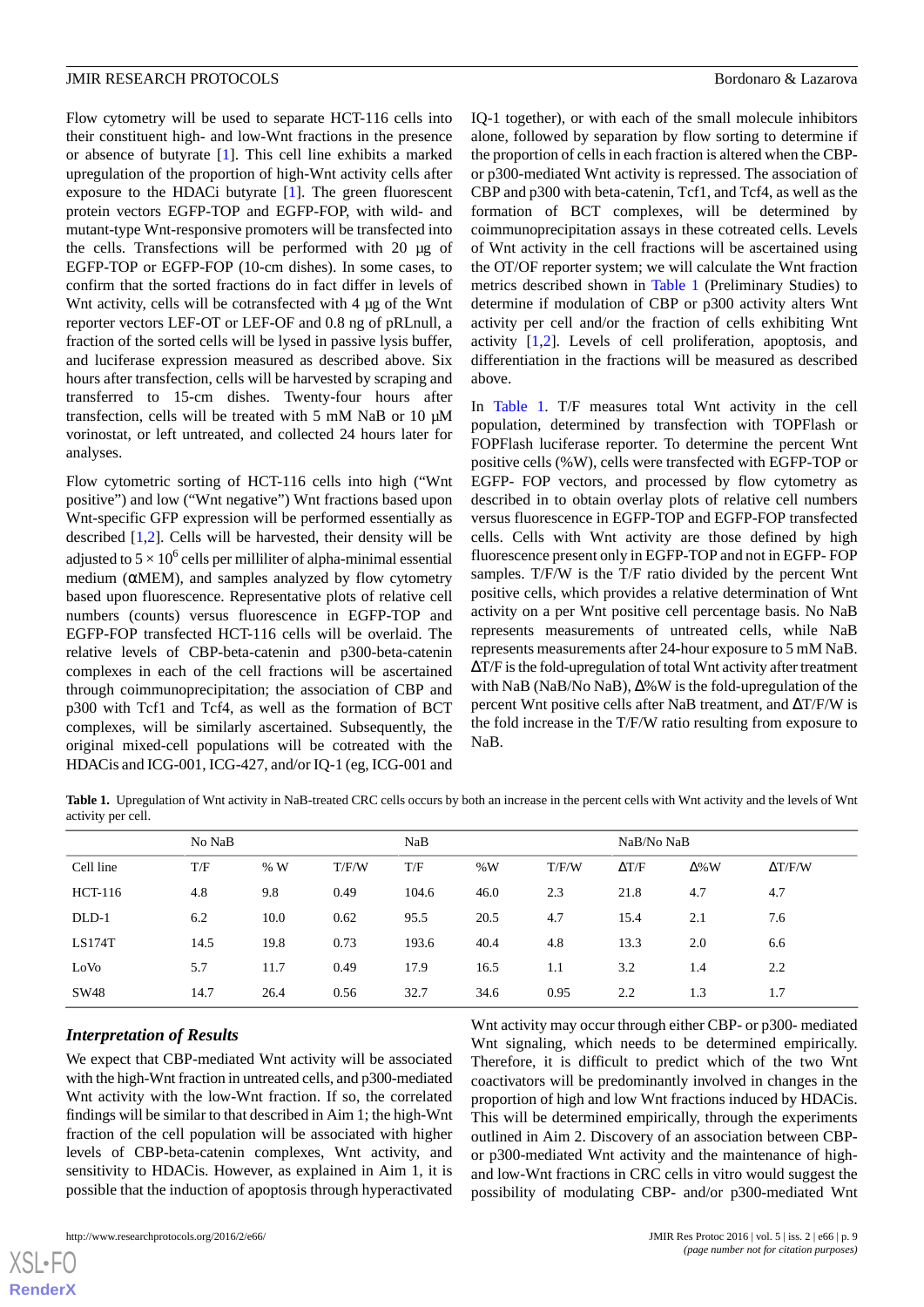activity in vivo, to either repress Wnt signaling and proliferation at the invasive front of CRC tumors, which constitutes a high Wnt fraction component of the neoplasm, or in conjunction with HDACis, hyperactivate Wnt signaling in the high-Wnt activity fraction at the tumor's invasive front, in order to target these potentially metastatic cells [[57](#page-16-17),[58\]](#page-16-6) for apoptosis [\[1](#page-14-0),[2\]](#page-14-11). Therefore, understanding the roles of CBP- and p300-mediated Wnt signaling in intra-CRC heterogeneity, particularly, heterogeneity of Wnt activity, is expected to lead to therapeutic approaches targeting the more invasive and metastatic components of CRCs.

### **Aim 3. In Vitro Determination of the Role of CBP and p300 Wnt Modulation in the Progression of Colonic Neoplasia In Vitro**

Aim 1 of the current proposal focuses upon the role of CBPand p300-mediated Wnt activity for the upregulation of Wnt signaling and apoptosis in CRC cells treated with HDACis; the major objective of Aim 2 is to determine the role of CBP/p300-mediated Wnt signaling in the maintenance, and response to HDACis, of high- and low-Wnt fractions within CRC cell populations. Thus, after determining the activity of CBP- and p300-mediated Wnt activity, and response to HDACis, between (Aim 1) and within (Aim 2) established carcinoma cell lines, Aim 3 extends these findings to evaluate CBP- and p300-mediated Wnt activity across four colonic cell lines ranging from normal to metastatic and thus representing an in vitro model of tumorigenic progression, and as a mechanism by which the tumorigenic phenotype of colonic cells can be modulated by altering the relative levels of CBP- versus p300-mediated Wnt signaling.

Therefore, to contrast and compare the effects of CBP- and p300-mediated Wnt activity on colonic neoplastic progression (normal cells to adenoma to carcinoma to metastasis), we will use, as an in vitro model system, the normal colon cell line CCD-841CoN, the adenoma line LT97 [\[7](#page-14-16)[,8\]](#page-14-17), as well as the primary colon carcinoma cell line SW480 and the lymph node metastasis cell line SW620, which was derived from the same patient as SW480 cells. The LT97 cell line is of especial use for these experiments; the LT97 human adenoma cell line was isolated from a microadenoma [[7\]](#page-14-16), the earliest possible neoplasm that can be surgically isolated, from a human patient with hereditary familial adenomatous polyposis (FAP). Therefore, as expected, LT97 cells are characterized by the presence of C-terminus truncated APC protein and a lack of full-length, wild-type protein [[7](#page-14-16)[,8](#page-14-17)]. While we expect LT97 cells to exhibit both endogenous Wnt activity as well as significant upregulation of this activity by HDACis, a recent study has suggested that early APC mutant adenomas may not exhibit nuclear beta-catenin and Wnt signaling, which occurs later in later adenomas and in progression to carcinoma [\[73](#page-17-1)]. Thus, the level of Wnt signaling in LT97 cells has not been formally documented, and this determination, which is important in and of itself, with be a component of Aim 3.

Unlike colon carcinoma cells, LT97 cells are incapable of growing in soft agar [[3\]](#page-14-12); the LT97 line exhibits an early premalignant phenotype, quite distinct from that of the typical carcinoma cell lines used as in vitro models of CRC. Thus, LT97 cells are a unique model of the early stages of APC

```
http://www.researchprotocols.org/2016/2/e66/ JMIR Res Protoc 2016 | vol. 5 | iss. 2 | e66 | p. 10
```
mutation-initiated human colonic tumorigenesis [[7\]](#page-14-16). Based upon both our findings on the effects of HDACis on CRC cells and on the literature, we believe that butyrate, and hence, dietary fiber, would be more effective in suppressing CRC during the earlier stages of tumorigenesis. Consistent with this, it has been shown that the LT97 cells are more sensitive to the growth-suppressing effects of butyrate than are CRC HT-29 cells [[8](#page-14-17)]. Likewise, the nonmetastatic SW480 cell line [\[74](#page-17-2)] exhibits greater sensitivity to the effects of butyrate on Wnt activity and apoptosis than the metastatic cell line SW620, derived from the same patient  $[1,2]$  $[1,2]$  $[1,2]$ . This suggests that early-stage neoplastic colonic cells are more sensitive to HDACis than their later-stage counterparts. The CCD-841Con normal colonic cell line is also of particular interest for this project; our collaborators have observed that while the CBP-Wnt inhibitor ICG-001 induced caspase activity, indicative of apoptosis, in SW480 and HCT-116 CRC cells, it did not do so in the CCD-841CoN line [\[3](#page-14-12)]. Therefore, there is a clearly demonstrated difference between the normal colonic line CCD-841CoN and CRC cell lines in the physiological response to ICG-001. Thus suggests differences between normal and neoplastic CRC cells in CBP-Wnt-mediated signaling and downstream phenotypic effects; differences in the association between CBP/p300-Wnt activity and cellular phenotype will be a fundamental focus of Aim 3 of this proposal. Therefore, we hypothesize that (1) the four cell lines to be tested in Aim 3 differ in their relative levels of CBP- versus p300-mediated Wnt activity, and (2) these differences in CBP/p300-Wnt activity influence the phenotypic characteristics of these cell lines, characteristics associated with each cell line's position along the pathway of neoplastic progression.

The first part of Aim 3 is to delineate the phenotypic characteristics of the four cell lines. SW480, SW620 cells and LT97 cells will be cultured as previously described [[1](#page-14-0)[,2](#page-14-11),[7\]](#page-14-16). CCD-841CoN cells will be cultured as described in the relevant information sheet available from the American Type Culture Collection. Cell growth/proliferation, differentiation, and apoptosis will be measured as described above; the effects of the HDACis butyrate and vorinostat on these processes will also be measured as described above. Growth in soft agar will be measured as previously described [[7\]](#page-14-16). We will also confirm that culture of normal CCD-841CoN cells and LT97 microadenoma cells in the culture medium typically used for CRC cell lines (ie, αMEM plus 10% fetal bovine serum) will result in significantly reduced cell proliferation and viability, demonstrating a dependence of these less tumorigenic cells on additional growth factors. Wnt activity, in the presence and absence of HDACis, will be measured through the TOP Flash/FOPFlash reporter assay as well as the accumulation of active, dephosphorylated beta-catenin [\[1](#page-14-0),[2\]](#page-14-11). These measurements will form the core set of evaluations with respect to phenotypic differences in cell physiology and Wnt activity between the four cell lines studied in Aim 3.

Coimmunoprecipitation will be used to determine the levels of CBP- and p300-beta-catenin complexes in these four cell lines in the presence and absence of the HDACis, treated as described above. The association of CBP and p300 with Tcf1 and Tcf4, as well as the formation of BCT complexes will also be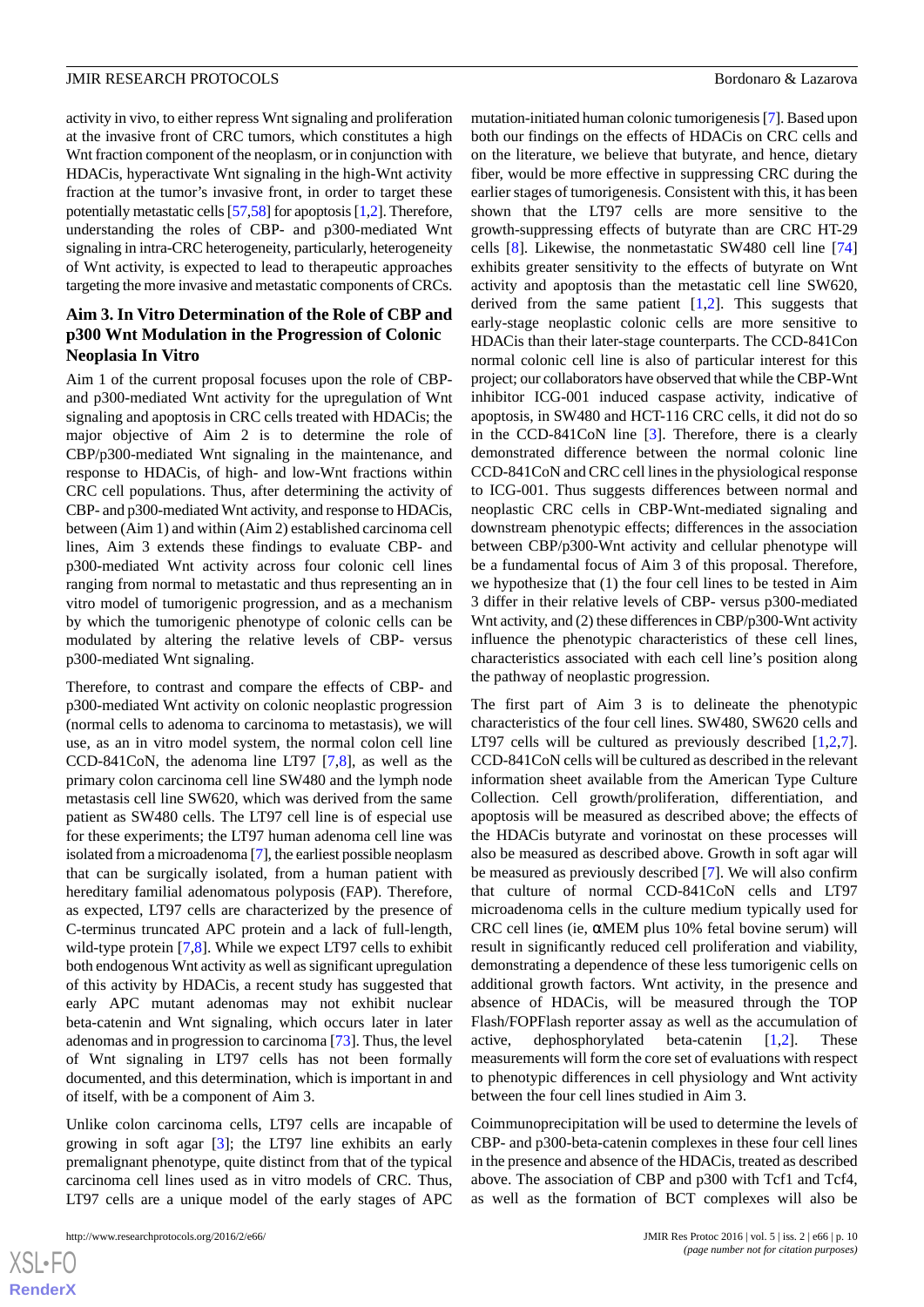with more advanced tumorigenic phenotypes [[67\]](#page-16-12). Thus, it is reasonable to assume both enhanced CBP-Wnt activity and EphB4 expression (and, possibly, decreased EphB2 levels)

CCD-841Con to LT97 to SW480 to SW620).

comparing cells with increasing neoplastic phenotypes (eg,

cotreated with HDACis (butyrate or vorinostat, as described above) and with ICG-001, ICG-427, and/or IQ-1 (eg, ICG-001 and IQ-1 together), or with each of the small molecule agents alone, and the levels of Wnt activity, apoptosis, proliferation, differentiation, CBP- or p300-beta-catenin binding, and expression of survivin, c-myc, cyclin D1, EphB2, and EphB4 will be measured as described above. The same coimmunoprecipitation experiments will be performed to ascertain if the formation of complexes between CBP and p300 and Tcf proteins are altered in these cell lines. The levels of Wnt signaling present in each cell line will be measured using the luciferase reporter system. Repression of Wnt activity by one of the small molecule inhibitors would provide information as to whether the Wnt activity present in the cells is predominantly CBP- or p300-mediated, as explained previously. For example, repression by ICG-001 would specifically repress CBP-mediated Wnt activity; ICG-427 would specifically repress p300-mediated Wnt activity. In addition, determination of growth in soft agar will be performed as described [\[7](#page-14-16)], to determine whether tumorigenicity can be altered through modulation of CBP- and p300-specific Wnt transcriptional programs. Therefore, we will be correlating the phenotypic measurements of progression and tumorigenicity with (1) complex formation between CBP or p300 and beta-catenin and Tcfs, (2) Wnt activity as evaluated by reporter assays, and (3) expression of survivin, c-myc, cyclin D1, EphB2, and EphB4.

measured by coimmunoprecipitation assays. Cells will be

Consistent with our underlying hypothesis for Aim 3, we expect to observe differences between the four cell lines in the relative levels of CBP- versus p300-mediated Wnt activity, both in the presence and absence of HDACis. Thus, the relative levels of CBP–beta-catenin complexes versus p300–beta-catenin complexes will differ between the four cell lines, as will effects of the small molecule inhibitors on both endogenous- and HDACi-stimulated Wnt activity. For example, one of the cell lines may exhibit relatively higher levels of CBP–beta-catenin complexes compared with the other lines; it would be expected that the Wnt activity present in this cell line would be sensitive to, and repressed by, ICG-001, because most of the Wnt signaling in this cell line would be CBP mediated. In contrast, another cell line showing relatively higher levels of p300–beta-catenin complexes would exhibit greater sensitivity to the Wnt activity-repressing effects of ICG-427, which targets p300-mediated signaling. Differential sensitivity of the cell lines to HDACis, with respect to CBP/p300-Wnt activity, would also be revealed by treatment with the small molecule inhibitors. For example, if ICG-001, but not ICG-427, represses induction of Wnt activity usually observed by treatment of a cell line with HDACis, that finding would support the hypothesis that HDACis predominantly influence CBP-mediated, but not p300-mediated, Wnt activity in those colonic cells.

Therefore, one possibility is that as cells progress along the neoplastic continuum, CBP-mediated Wnt activity will predominate over p300-mediated activity, which is consistent with the finding that the CBP-Wnt inhibitor ICG-001 specifically inhibits the growth of neoplastic as opposed to normal colonic cells [[3](#page-14-12)]. This is also consistent with increased expression of the CBP-Wnt target EphB4, which is associated

However, the greater sensitivity of LT97 adenoma cells to butyrate compared with carcinoma cell lines [[8\]](#page-14-17), suggests the possibility that changes in the relative levels of CBP- and p300-mediated Wnt activity may favor CBP-Wnt activity in the earlier stages of colonic carcinogenesis. Thus, phenotypic differences between cell types representative of phases in colonic neoplastic progression may be altered by CBP/p300-mediated Wnt activity. If so, we will attempt to use modulation of the levels of CBP- and p300-mediated Wnt activity as a tool to alter the phenotype of LT97 cells in the direction of the less tumorigenic normal cell line CCD-841CoN or the more tumorigenic CRC cell line SW480. Both CCD-841CoN normal colonic cells and SW480 CRC cells have been shown by our collaborators to significantly differ in their phenotypic response to ICG-001, with SW480, but not CCD-841CoN, cells showing enhanced apoptosis when treated with this agent. This approach will determine whether modulation of CBP- and p300-mediated Wnt activity can transition an early colonic neoplasm (represented by LT97 cells) to phenotypes with greater or lesser tumorigenicity. The strategy will use molecular and pharmacological tools to shift the ratio of CBP- versus p300-mediated Wnt activity of LT97 cells toward that observed in CCD-112CoN or SW480 cells, as ascertained by the experiments described above. This will be achieved using the small molecule agents ICG-001, ICG-427, or IQ-1, as well as expression vectors for CBP, p300, and DN300, and, if required, siRNA for CBP and p300. While expression vectors and siRNA may be used as secondary modulators of CBP and p300 activity, in all cases at least one of the small molecule inhibitors will be used, so as to modify Wnt-specific CBP- and p300-mediated gene expression and consequent cellular phenotypes. For example, while DN300 is expected to inhibit the totality of p300 activity, IQ-427 will specifically disrupt Wnt-specific p300 activity.

Concentrations of agents and treatment length will be determined empirically, until a defined phenotypic change is observed. We will measure Wnt signaling, apoptosis and apoptotic response to HDACis, proliferation and the growth suppressing effects of HDACis, differentiation, as well as growth in soft agar, as described above. We will also determine whether LT97 cells altered in the direction of a SW480-like phenotype are able to efficiently proliferate in the same cell culture medium as CRC cells. An endpoint for the process of phenotypic transition will be established; that is, a time point will be determined at which point any observed phenotypic modification of LT97 cells will be considered as "complete." For example, acquisition of the ability to grow in soft agar or to proliferate independent of a specialized culture medium, would be suggestive of transition to a more tumorigenic, SW480 cell-like phenotype. Further, enhanced sensitivity to the growth suppressive and apoptosis-inducing effects of HDACis such as butyrate are also suggestive of a more advanced tumorigenic phenotype. Conversely, we will have established phenotypic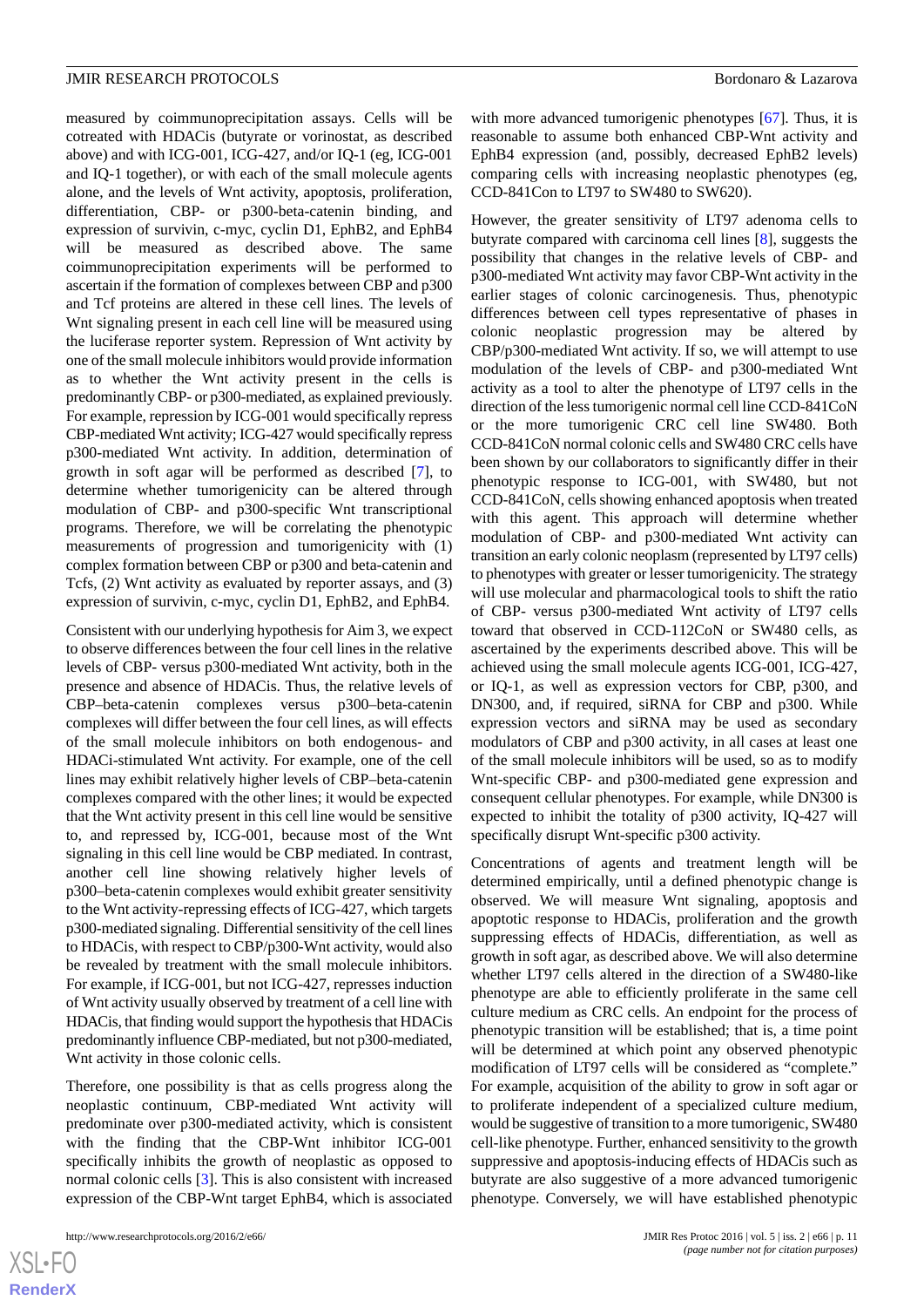differences distinguishing CCD-841Con cells from LT97 cells (see above), and evaluation of these metrics will be used to ascertain if CBP- or p300-signaling modifications transition LT97 cells toward a more normal, CCD-841CoN-like cellular phenotype. Our hypothesis, consistent to our expectations in the first part of Aim 3, is that each of the four cell lines is characterized by its own profile of CBP- versus p300-mediated Wnt activity, and that forcing LT97 cells to exhibit a CBP/p300 Wnt profile of CCD-841CoN or SW480 cells will promote LT97 cells to exhibit specific phenotypic characteristics of those cell lines, respectively.

Dependent upon the differences that are observed between the four cell types, we expect that modulation of CBP/p300-mediated Wnt activity of LT97 cells, toward either that characteristic of CCD-841CoN cells or SW480 cells, will shift the LT97 cellular phenotype in those two directions, respectively. Once we have established a CBP/p300-mediated treatment regimen that is able to transition LT97 cells to lesser or greater tumorigenicity, we will conduct microarray analyses to determine the global changes in gene expression responsible for these CBP- or p300-mediated changes. LT97 cells will be treated with the particular combination of agents found to alter cell phenotype in the required directions (toward the CCD-841Con and SW480 phenotypes), or left untreated. Wnt signaling, apoptosis, and apoptotic response to HDACis, proliferation, differentiation, as well as growth in soft agar will be measured as described above. Measurements of the expression of survivin, cyclinD1, c-myc, EphB4, and EphB2 will also be performed; we would expect that transition of LT97 cells to a more tumorigenic phenotype would be characterized by increased expression of the first four genes and decreased expression of EphB2; this pattern would be expected to be reversed with transition of LT97 cells to a more normal colonic phenotype. However, this expectation is dependent upon whether a more tumorigenic phenotype is associated with increased CBP-mediated Wnt activity (see above).

At the defined time point at which phenotypic transition is considered complete, mRNA will be isolated with Oligotex mRNA Direct Kit. Genus Biosystems will perform the microarray processing and data analyses for these experiments, using the Agilent human whole genome (41,000+ human genes) oligo microarray. Targeted genes will be validated by Northern blot analyses or quantitative reverse transcription polymerase chain reaction (RT-PCR). A small set of selected discovered genes that are reasonably seen as major candidates for mediating the observed changes in cellular phenotype, particularly those genes that are known to be Wnt pathway targets, will be further analyzed. These three microarray measurements (original LT97, CCD-112CoN-like LT97 and SW480-like LT97) will be repeated eight times to yield statistically significant quantitative data on changes in gene expression underlying the observed changes in cellular phenotype.

We will determine, by Western blot analyses, whether expression of these genes are modulated by treatment of LT97 cells by the small molecule inhibitors; further, using DN-Tcf4 to block Wnt activity, we will determine whether expression of these selected genes are directly or indirectly dependent upon Wnt signaling. The expression of selected genes will then be

directly up- or downregulated through overexpression (expression vectors) or knockdown (siRNA) in order to recapitulate the phenotype changes resulting from the treatments (small molecule inhibitors, expression vectors/siRNA for CBP or p300) above. If changes in the expression of specific CBP/p300 Wnt target genes can mimic phenotypic changes induced by modulation of CBP- or p300-mediated Wnt signaling, this will strongly suggest that the relevant genes are downstream effectors of CBP- or p300-mediated Wnt signaling, and are at least partially responsible for the changes in cellular phenotype induced by the CBP- or p300-targeted treatments.

#### *Interpretation of Results*

We expect that LT97 cells will exhibit Wnt activity and modulation of this activity by HDACis, consistent with the general literature; however, this would be inconsistent with the controversial possibility that the earliest stages of colonic initiation do not exhibit Wnt activity [[69\]](#page-16-14). We also expect to identify a subset of CBP- or p300-target genes that differ in expression between the original LT97 cells and the LT97 cells with modified phenotypes, and that subsequent directed modulation of selected genes will at least partially recapitulate the changes in LT97 cell phenotype induced by the methods for up- or downregulating CBP/p300-mediated Wnt activity. Given that CCD-841Con cells were shown to be relatively insensitive to the apoptosis-inducing properties of the CBP-Wnt inhibitor ICG-001 [\[3](#page-14-12)], it is possible that those cells already have sharply downregulated CBP-Wnt signaling. For example, it has been shown that inhibiting CBP-Wnt activity by CBP siRNA represses the ability of ICG-001 to downregulate CBP-Wnt signaling. This repression is due to the fact that most of the downregulation of CBP-Wnt activity had already occurred due to the siRNA [[3\]](#page-14-12). By analogy, if CBP-Wnt signaling is naturally low in normal colonic cells, it is reasonable to expect that an inhibitor of that signaling will have little or no effect [[3\]](#page-14-12). Therefore, it is possible that inhibition of CBP-Wnt activity to very low levels is associated with the CCD-841CoN phenotype; if so, a combination of ICG-001 and CBP siRNA, perhaps coupled with overexpression of p300, would be the optimal treatment regimen for transitioning LT97 cells to a more CCD-841CoN phenotype. In this case, the ICG-001 and CBP siRNA would both repress CBP-Wnt signaling and promote p300-Wnt signaling; overexpression of p300 would perhaps synergize to facilitate the switch from CBP- to p300-mediated Wnt activity. On the other hand, the promotion of CBP-Wnt activity over p300-Wnt activity may be more effective in inducing a more tumorigenic phenotype in LT97 cells.

The initial evaluation of functional significance of identified genes will be performed as Aim 3 of the current proposal, and more in depth analyses of physiological relevance of these genes will be incorporated into future projects that will build upon the findings of the present study. Future studies will also determine whether observed differences in gene expression are observed in a broad spectrum of CRC cell lines, characterized by different Wnt pathway activating mutations. The development of treatment regimens that can either promote or inhibit tumorigenesis of early stage colonic neoplasms, and the determination of the patterns of gene expression that mediate these changes in tumorigenic potential, may lead to novel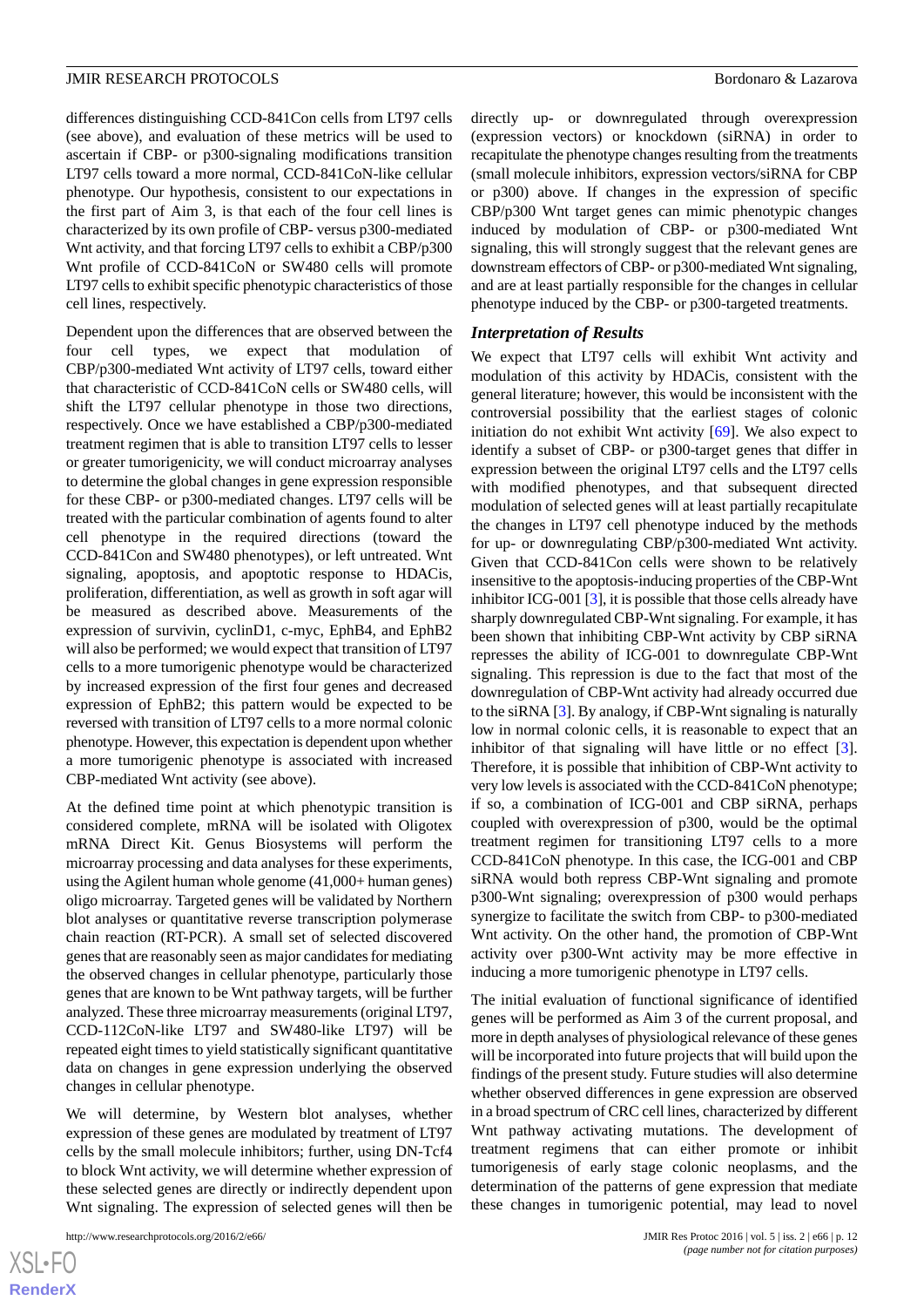chemopreventive and therapeutic approaches against CRC. Thus, for example, a treatment regimen identified that induces LT97 cells to transition to a more CCD-841Con phenotype can serve as the basis for in vivo studies aimed at developing CBP/p300-targeted therapeutics effective at suppressing colonic tumorigenesis, reversing early stage tumorigenesis, or treating established CRC.

#### **Research Design: Pitfalls and Alternative Approaches**

We have extensive experience with the methodologies to be used in this proposal. The potential pitfalls for the specific aims, and alternative approaches that will be used, is outlined as follows. Aim 1: Some effects of HDACis on CRC cell physiology are independent of the modulation of Wnt activity. Wnt-mediated effects of HDACis, working through CBP/p300, may be obscured by opposing non-Wnt effects of HDACis. If necessary, CRC cells stably transfected with an inducible form of DN-Tcf4, which represses Wnt activity, can be used to separate Wnt-specific and non-Wnt-specific effects of HDACis on cell physiology  $[1,2]$  $[1,2]$  $[1,2]$  $[1,2]$ . The repression of Wnt activity in DN-Tcf4 transfected cells can be used to ascertain the proportion of HDAC-induced apoptosis mediated by Wnt activity [\[1](#page-14-0),[2\]](#page-14-11), including CBP- and p300-specific effects. It is possible, although unlikely, that we will observe that neither blockade of CBP-Wnt activity (ICG-001] or of p300-Wnt activity (ICG-427] influences the upregulation of Wnt activity and of apoptosis by HDACis. If this occurs, the results of the ICG-001/IQ-1 and ICG-001/ICG-427 combinatorial cotreatments will be further analyzed. In the unlikely event that HWA HCT-116 and DLD-1 cells do not exhibit CBP and p300 HAT activity due to their MSI status, which would be inconsistent with previous reports [3,60-63 and refs therein], we will substitute these cells with the HWA Colo201 cell line, which does not exhibit the MSI phenotype [60-63 and refs therein]. However, if HCT-116 and DLD-1 cells do exhibit, as expected, CBP and p300 activity, they are preferable to Colo201 cells because (1) Colo201 cells are semiadherent and more difficult to culture and transfect, (2) our collaborators have already established that HCT-116 cells are sensitive to the proapoptotic action of ICG-001, and (3) it is useful to evaluate the role of CBP/p300-mediated Wnt signaling in the action of HDACis in MSI-positive cells, such as HCT-116 and DLD-1, compared with non-MSI cells such as SW480 and SW620. Aim 2: CRC cell lines transfected with inducible DN-Tcf4 will be used if the findings suggest that effects of HDACis on cellular physiology (eg, apoptosis) that are independent of Wnt activity are masking the Wnt-dependent effects measured here. If so, the DN-Tcf4 cell lines can be used to determine the effects of non-Wnt-mediated events through effective suppression of endogenous and HDACi activated Wnt activity as described in Aim 1 [[1\]](#page-14-0). In the unlikely event that the MSI status of HCT-116 cells makes them unsuitable for the experiments of Aim 2, they will be substituted with the SW480 cell line. Aim 3: It is possible that LT97 cells will not exhibit Wnt activity, consistent with a recent report suggesting a lack of nuclear beta-catenin in early stage APC mutant neoplasms, but inconsistent with the predominant view in the literature that activated Wnt signaling is the earliest initiating event in colonic tumorigenesis. If this unexpected finding is observed, we will change the focus of Aim 3 from modulating CBP/300-mediated

Wnt activity in LT97 cells to altering that activity in SW480 cells in order to transition these cells to a more (SW620) tumorigenic or less (LT97) tumorigenic phenotype, respectively. Therefore, if LT97 cells do not exhibit the expected endogenous Wnt activity, we will use SW480 cells as the model system for CBP/p300-Wnt induced changes in cellular phenotype, instead of the LT97 cell line. All experiments will be as outlined above, with the exception of the change in cell type. We fully expect that the well characterized, Wnt-positive SW480 cell line to effectively represent a suitable model system for the experiments of Aim 3, because these cells lie in between LT97 and SW620 cells in the continuum of colonic neoplastic progression, and the Wnt signaling pathway in these cells has been studied in detail in our laboratory. However, we believe that LT97 cells, if they exhibit Wnt activity, would represent a more effective model given that they are more sensitive to HDACis and are derived from an earlier stage of tumorigenesis that may be more amenable to treatment. However, the SW480 cell line represents a reasonable and effective alternative for the successful completion of Aim 3, if the LT97 cells prove unsuitable for these experiments. Assuming that LT97 cells exhibit Wnt activity as we expect, is possible that we will be unable to transition LT97 cell phenotypes into those more similar to CCD-841CoN and SW480 cells or that we will be unable to identify the gene expression profiles associated with any observed phenotypic changes. If so, we will change the objectives of the second half of Aim 3 and instead examine the patterns of CBP/p300-Wnt-mediated gene expression altered by treatment of colonic cells with HDACis. Our collaborators have already demonstrated that SW480 CRC, but not normal colonic, cells exhibit Wnt-mediated changes in cell physiology upon treatment with ICG-001, an agent which specifically disrupts interactions between CBP and beta-catenin and inhibits Wnt transcriptional activity [\[3](#page-14-12)]. Thus, SW4840 CRC and CCD-841CoN normal colonic clearly exhibit differences in CBP/p300-mediated Wnt signaling. Further, it is likely that HDACis, which preferentially induce apoptosis in neoplastic cells and upregulate Wnt activity [\[1](#page-14-0)[,2](#page-14-11)], will modulate CBP/p300 signaling differently in SW480 and CCD-841CoN cells. Thus, this approach represents a reasonable alterative for the second part of Aim 3. However, if we are successful in modifying LT97 cell phenotypes and in identifying the CBP/p300- mediated Wnt targeted gene expression profiles responsible for the altered phenotypes, then the experiments outlined in the preceding paragraph will be performed as part of future, more in depth studies designed to determine the patterns of gene expression modulated by CBP and p300 throughout the entire process of colonic neoplasia, with an emphasis on those phenotypically relevant genes whose expression is modulated by HDACis.

#### **Statistics**

Student's *t*-test will be used to determine statistical significance (*P*<.05). We have successfully used this biostatistical method to evaluate data from our previous studies on Wnt signaling that were generated by experimental methodologies identical to, or similar to, those proposed in for the current project [\[1](#page-14-0),[2\]](#page-14-11). When appropriate, normality of data will be ascertained using the Kolmogorov-Smirnov test (with Dallal-Wilkinson-Lilliefor *P* values), the D'Agostino and Pearson test, or the Shapiro-Wilk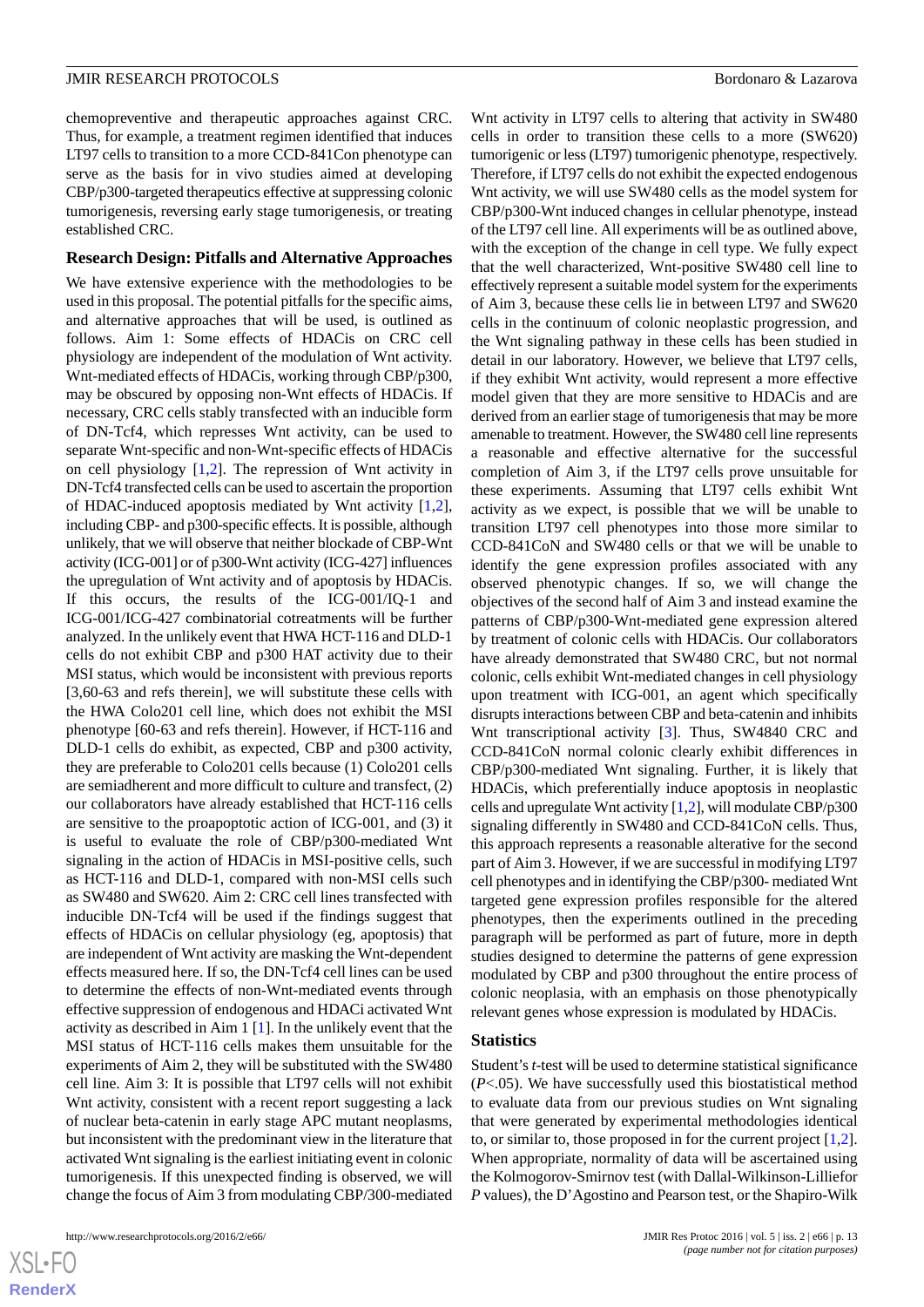test. Choice of normality test will depend upon sample, size; in most cases, Kolmogorov-Smirnov will be used. In the event that the data do not follow a normal distribution, the nonparametric Mann-Whitney U test will be used.

# *Results*

Research on this proposal is ongoing. To date, findings from this proposal, which cover all three specific aims, have been published in the Journal of Cancer [\[61](#page-16-7),[62,](#page-16-9)[63](#page-16-8)]. Thus, we have shown that CBP and p300 activities influence butyrate-mediated Wnt hyperactivation, that CBP activity is absolutely required for efficient hyperactivation of Wnt activity by butyrate, that the maintenance of high-Wnt activity cell fractions requires CBP-mediated Wnt activity, and that there are significant cell-type differences among neoplastic colonic cell lines, including early stage LT97 microadenoma cells, in the manner in which CBP versus p300 activity influences Wnt signaling and colonic cell physiology. Experiments are ongoing.

# *Discussion*

This manuscript describes a R15 AREA grant proposal funded by the National Institutes of Health (National Cancer Institute) upon initial submission. Our findings with respect to this research [[61](#page-16-7)[,62](#page-16-9),[63\]](#page-16-8) clearly demonstrate that CBP- and p300-mediated Wnt activities affect Wnt signaling hyperactivation, and influence apoptosis and proliferation of neoplastic colonic cells; further, CBP and p300 differ in how they affect these processes, and these differences likely influence colonic neoplastic initiation and progression.

The ultimate objective of this line of research, and its clinical relevancy, is to determine whether modulators of CBP/p300-mediated Wnt signaling, in combination with HDACis such as butyrate and the FDA, vorinostat, exert more efficacious antineoplastic effects against CRC than the small molecules or HDACis alone. We therefore envision the possible use of combinatorial treatment with HDACis and small molecule

inhibitors of CBP/p300-mediated Wnt signaling in the role of chemoprevention (eg, dietary fiber/butyrate) of therapy to suppress tumor progression and/or as novel chemotherapeutic agents against advanced disease. This possibility would be advanced by in vivo studies demonstrating that specific combinations of HDACis and modulators of CBP/p300-Wnt activity result in marked suppression of intestinal tumorigenesis in mouse models of human CRC. Future in vitro experiments will be aimed at dissecting the molecular mechanisms by which CBP and p300 modulate Wnt activity, and promote cell differentiation and apoptosis, in a large range of CRC cell lines. Further, we will also dissect the mechanisms, whereby HDACis influence CBP/p300-mediated Wnt activity. More in depth microarray analyses will be used to determine the full genetic programs up- or downregulated by HDACis through the CBPor p300-mediated Wnt signaling, and identify downstream targets of CBP-Wnt versus p300-Wnt signaling. Further, we propose that mouse models of CRC initiation and progression, such as the Cre-Lox model of APC inactivation [\[74](#page-17-2)] be used to ascertain the in vivo chemopreventive efficacy of cotreatment with HDACis and ICG-001, ICG-427, and/or IQ-1, compared with these agents used in isolation. Because this mouse model can progress to carcinoma, it can be used to determine the role of CBP versus p300 Wnt signaling in the in vivo progression from normal cell to adenoma to carcinoma. Analyses of primary cells derived from human patients will be used to determine the relationship between relative levels of CBP- or p300-beta-catenin complexes and the expression of genes that are targets of CBP- versus p300-mediated Wnt activity. These studies will strengthen the clinical relevancy of our initial findings, to determine whether combinatorial use of HDACis with modulators of CBP/p300-mediated Wnt signaling represents an effective chemopreventive and therapeutic strategy against CRC. Therefore, the findings of the proposed study have the potential to lead to novel pharmacological agents that can enhance the antineoplastic action of HDACis for CRC chemoprevention and/or therapy.

#### **Acknowledgments**

This proposal was funded by the National Cancer Institute of the National Institutes of Health (1R15CA149589-01).

# **Conflicts of Interest**

None declared.

# **Multimedia Appendix 1**

This is the funded grant review.

[[PDF File \(Adobe PDF File\), 102KB-Multimedia Appendix 1](https://jmir.org/api/download?alt_name=resprot_v5i2e66_app1.pdf&filename=63d490710cb6c5d706a1ed8d066be79e.pdf)]

#### **Multimedia Appendix 2**

This is the funded grant award letter.

[[PDF File \(Adobe PDF File\), 118KB-Multimedia Appendix 2](https://jmir.org/api/download?alt_name=resprot_v5i2e66_app2.pdf&filename=83c706921998b742209c901301e2060a.pdf)]

#### **References**

[XSL](http://www.w3.org/Style/XSL)•FO **[RenderX](http://www.renderx.com/)**

http://www.researchprotocols.org/2016/2/e66/ JMIR Res Protoc 2016 | vol. 5 | iss. 2 | e66 | p. 14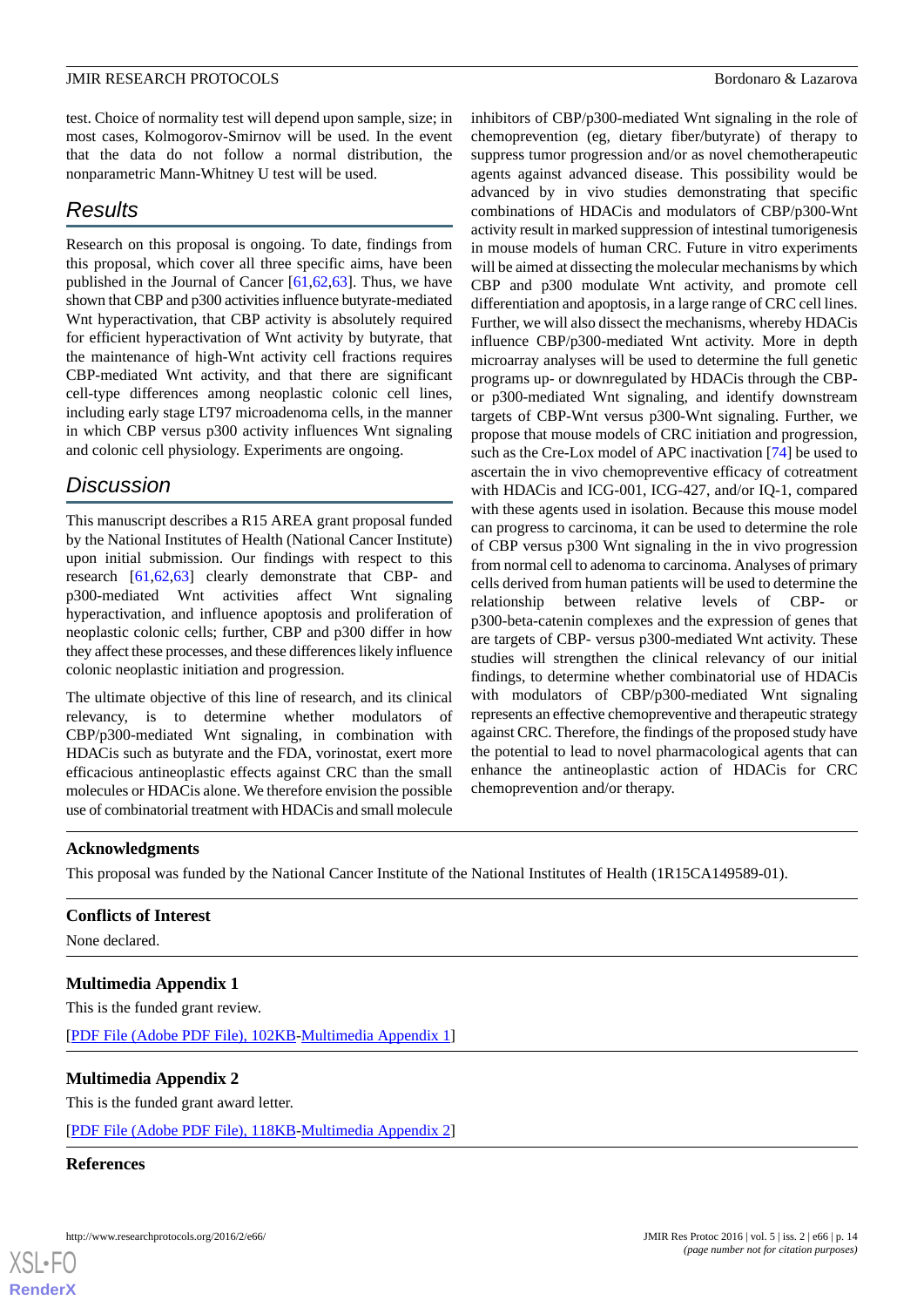- <span id="page-14-0"></span>1. Lazarova DL, Bordonaro M, Carbone R, Sartorelli AC. Linear relationship between Wnt activity levels and apoptosis in colorectal carcinoma cells exposed to butyrate. Int J Cancer 2004;110:523-531 [[FREE Full text](http://dx.doi.org/10.1002/ijc.20152)] [doi: [10.1002/ijc.20152](http://dx.doi.org/10.1002/ijc.20152)] [Medline: [15122584](http://www.ncbi.nlm.nih.gov/entrez/query.fcgi?cmd=Retrieve&db=PubMed&list_uids=15122584&dopt=Abstract)]
- <span id="page-14-11"></span>2. Bordonaro M, Lazarova DL, Sartorelli AC. The activation of beta-catenin by Wnt signaling mediates the effects of histone deacetylase inhibitors. Exp Cell Res 2007;313:1652-1666 [[FREE Full text\]](http://europepmc.org/abstract/MED/17359971) [doi: [10.1016/j.yexcr.2007.02.008\]](http://dx.doi.org/10.1016/j.yexcr.2007.02.008) [Medline: [17359971](http://www.ncbi.nlm.nih.gov/entrez/query.fcgi?cmd=Retrieve&db=PubMed&list_uids=17359971&dopt=Abstract)]
- <span id="page-14-12"></span>3. Emami KH, Nguyen C, Ma H, Kim DH, Jeong KW, Eguchi M, et al. A small molecule inhibitor of beta-catenin/CREB-binding protein transcription [corrected]. Proc Natl Acad Sci U S A 2004;101:12682-12687 [\[FREE](http://www.pnas.org/cgi/pmidlookup?view=long&pmid=15314234) [Full text\]](http://www.pnas.org/cgi/pmidlookup?view=long&pmid=15314234) [doi: [10.1073/pnas.0404875101](http://dx.doi.org/10.1073/pnas.0404875101)] [Medline: [15314234](http://www.ncbi.nlm.nih.gov/entrez/query.fcgi?cmd=Retrieve&db=PubMed&list_uids=15314234&dopt=Abstract)]
- <span id="page-14-15"></span><span id="page-14-14"></span>4. McMillan M, Kahn M. Investigating Wnt signaling: a chemogenomic safari. Drug Discov Today 2005;10:1467-1474. [doi: [10.1016/S1359-6446\(05\)03613-5\]](http://dx.doi.org/10.1016/S1359-6446(05)03613-5) [Medline: [16243267](http://www.ncbi.nlm.nih.gov/entrez/query.fcgi?cmd=Retrieve&db=PubMed&list_uids=16243267&dopt=Abstract)]
- <span id="page-14-13"></span>5. Teo J, Ma H, Nguyen C, Lam C, Kahn M. Specific inhibition of CBP/beta-catenin interaction rescues defects in neuronal differentiation caused by a presenilin-1 mutation. Proc Natl Acad Sci U S A 2005;102:12171-12176 [\[FREE Full text](http://www.pnas.org/cgi/pmidlookup?view=long&pmid=16093313)] [doi: [10.1073/pnas.0504600102\]](http://dx.doi.org/10.1073/pnas.0504600102) [Medline: [16093313](http://www.ncbi.nlm.nih.gov/entrez/query.fcgi?cmd=Retrieve&db=PubMed&list_uids=16093313&dopt=Abstract)]
- <span id="page-14-16"></span>6. Miyabayashi T, Teo J, Yamamoto M, McMillan M, Nguyen C, Kahn M. Wnt/beta-catenin/CBP signaling maintains long-term murine embryonic stem cell pluripotency. Proc Natl Acad Sci U S A 2007;104:5668-5673 [[FREE Full text](http://www.pnas.org/cgi/pmidlookup?view=long&pmid=17372190)] [doi: [10.1073/pnas.0701331104\]](http://dx.doi.org/10.1073/pnas.0701331104) [Medline: [17372190](http://www.ncbi.nlm.nih.gov/entrez/query.fcgi?cmd=Retrieve&db=PubMed&list_uids=17372190&dopt=Abstract)]
- <span id="page-14-17"></span>7. Richter M, Jurek D, Wrba F, Kaserer K, Wurzer G, Karner-Hanusch J, et al. Cells obtained from colorectal microadenomas mirror early premalignant growth patterns in vitro. Eur J Cancer 2002;38:1937-1945. [Medline: [12204677](http://www.ncbi.nlm.nih.gov/entrez/query.fcgi?cmd=Retrieve&db=PubMed&list_uids=12204677&dopt=Abstract)]
- 8. Kautenburger T, Beyer-Sehlmeyer G, Festag G, Haag N, Kühler S, Küchler A, Peters Wilbert H M, et al. The gut fermentation product butyrate, a chemopreventive agent, suppresses glutathione S-transferase theta (hGSTT1) and cell growth more in human colon adenoma (LT97) than tumor (HT29) cells. J Cancer Res Clin Oncol 2005;131:692-700. [doi: [10.1007/s00432-005-0013-4\]](http://dx.doi.org/10.1007/s00432-005-0013-4) [Medline: [16133571](http://www.ncbi.nlm.nih.gov/entrez/query.fcgi?cmd=Retrieve&db=PubMed&list_uids=16133571&dopt=Abstract)]
- <span id="page-14-2"></span>9. Brabletz T, Jung A, Spaderna S, Hlubek F, Kirchner T. Opinion: migrating cancer stem cells - an integrated concept of malignant tumour progression. Nat Rev Cancer 2005;5:744-749. [doi: [10.1038/nrc1694](http://dx.doi.org/10.1038/nrc1694)] [Medline: [16148886](http://www.ncbi.nlm.nih.gov/entrez/query.fcgi?cmd=Retrieve&db=PubMed&list_uids=16148886&dopt=Abstract)]
- 10. Bingham SA, Day NE, Luben R, Ferrari P, Slimani N, Norat T, Peeters Petra H M, European Prospective Investigation into CancerNutrition. Dietary fibre in food and protection against colorectal cancer in the European Prospective Investigation into Cancer and Nutrition (EPIC): an observational study. Lancet 2003;361:1496-1501. [Medline: [12737858\]](http://www.ncbi.nlm.nih.gov/entrez/query.fcgi?cmd=Retrieve&db=PubMed&list_uids=12737858&dopt=Abstract)
- <span id="page-14-1"></span>11. Peters U, Sinha R, Chatterjee N, Subar AF, Ziegler RG, Kulldorff M, Prostate, Lung, Colorectal, Ovarian Cancer Screening Trial Project Team. Dietary fibre and colorectal adenoma in a colorectal cancer early detection programme. Lancet 2003;361:1491-1495. [doi: [10.1016/S0140-6736\(03\)13173-X](http://dx.doi.org/10.1016/S0140-6736(03)13173-X)] [Medline: [12737857\]](http://www.ncbi.nlm.nih.gov/entrez/query.fcgi?cmd=Retrieve&db=PubMed&list_uids=12737857&dopt=Abstract)
- <span id="page-14-4"></span><span id="page-14-3"></span>12. Bingham SA, Norat T, Moskal A, Ferrari P, Slimani N, Clavel-Chapelon F, Peeters Petra H M, et al. Is the association with fiber from foods in colorectal cancer confounded by folate intake? Cancer Epidemiol Biomarkers Prev 2005;14:1552-1556 [[FREE Full text](http://cebp.aacrjournals.org/cgi/pmidlookup?view=long&pmid=15941971)] [doi: [10.1158/1055-9965.EPI-04-0891](http://dx.doi.org/10.1158/1055-9965.EPI-04-0891)] [Medline: [15941971](http://www.ncbi.nlm.nih.gov/entrez/query.fcgi?cmd=Retrieve&db=PubMed&list_uids=15941971&dopt=Abstract)]
- <span id="page-14-5"></span>13. Bingham SA. Mechanisms and experimental and epidemiological evidence relating dietary fibre (non-starch polysaccharides) and starch to protection against large bowel cancer. Proc Nutr Soc 1990;49:153-171. [Medline: [2172992\]](http://www.ncbi.nlm.nih.gov/entrez/query.fcgi?cmd=Retrieve&db=PubMed&list_uids=2172992&dopt=Abstract)
- 14. Cummings JH, Pomare EW, Branch WJ, Naylor CP, Macfarlane GT. Short chain fatty acids in human large intestine, portal, hepatic and venous blood. Gut 1987;28:1221-1227 [[FREE Full text\]](http://gut.bmj.com/cgi/pmidlookup?view=long&pmid=3678950) [Medline: [3678950\]](http://www.ncbi.nlm.nih.gov/entrez/query.fcgi?cmd=Retrieve&db=PubMed&list_uids=3678950&dopt=Abstract)
- 15. Boffa LC, Lupton JR, Mariani MR, Ceppi M, Newmark HL, Scalmati A, et al. Modulation of colonic epithelial cell proliferation, histone acetylation, and luminal short chain fatty acids by variation of dietary fiber (wheat bran) in rats. Cancer Res 1992;52:5906-5912 [[FREE Full text](http://cancerres.aacrjournals.org/cgi/pmidlookup?view=long&pmid=1327519)] [Medline: [1327519\]](http://www.ncbi.nlm.nih.gov/entrez/query.fcgi?cmd=Retrieve&db=PubMed&list_uids=1327519&dopt=Abstract)
- <span id="page-14-6"></span>16. Heerdt BG, Houston MA, Augenlicht LH. Potentiation by specific short-chain fatty acids of differentiation and apoptosis in human colonic carcinoma cell lines. Cancer Res 1994;54:3288-3293 [\[FREE Full text\]](http://cancerres.aacrjournals.org/cgi/pmidlookup?view=long&pmid=8205551) [Medline: [8205551\]](http://www.ncbi.nlm.nih.gov/entrez/query.fcgi?cmd=Retrieve&db=PubMed&list_uids=8205551&dopt=Abstract)
- <span id="page-14-7"></span>17. Hague A, Elder DJ, Hicks DJ, Paraskeva C. Apoptosis in colorectal tumour cells: induction by the short chain fatty acids butyrate, propionate and acetate and by the bile salt deoxycholate. Int J Cancer 1995;60:400-406. [Medline: [7829251\]](http://www.ncbi.nlm.nih.gov/entrez/query.fcgi?cmd=Retrieve&db=PubMed&list_uids=7829251&dopt=Abstract)
- <span id="page-14-8"></span>18. Medina V, Edmonds B, Young GP, James R, Appleton S, Zalewski PD. Induction of caspase-3 protease activity and apoptosis by butyrate and trichostatin A (inhibitors of histone deacetylase): dependence on protein synthesis and synergy with a mitochondrial/cytochrome c-dependent pathway. Cancer Res 1997;57:3697-3707 [[FREE Full text](http://cancerres.aacrjournals.org/cgi/pmidlookup?view=long&pmid=9288776)] [Medline: [9288776\]](http://www.ncbi.nlm.nih.gov/entrez/query.fcgi?cmd=Retrieve&db=PubMed&list_uids=9288776&dopt=Abstract)
- <span id="page-14-10"></span><span id="page-14-9"></span>19. Marks PA, Dokmanovic M. Histone deacetylase inhibitors: discovery and development as anticancer agents. Expert Opin Investig Drugs 2005;14:1497-1511. [doi: [10.1517/13543784.14.12.1497\]](http://dx.doi.org/10.1517/13543784.14.12.1497) [Medline: [16307490\]](http://www.ncbi.nlm.nih.gov/entrez/query.fcgi?cmd=Retrieve&db=PubMed&list_uids=16307490&dopt=Abstract)
- 20. Lin H, Chen C, Lin S, Weng J, Chen C. Targeting histone deacetylase in cancer therapy. Med Res Rev 2006;26:397-413. [doi: [10.1002/med.20056\]](http://dx.doi.org/10.1002/med.20056) [Medline: [16450343\]](http://www.ncbi.nlm.nih.gov/entrez/query.fcgi?cmd=Retrieve&db=PubMed&list_uids=16450343&dopt=Abstract)
- 21. Bordonaro M, Mariadason JM, Aslam F, Heerdt BG, Augenlicht LH. Butyrate-induced apoptotic cascade in colonic carcinoma cells: modulation of the beta-catenin-Tcf pathway and concordance with effects of sulindac and trichostatin A but not curcumin. Cell Growth Differ 1999;10:713-720 [\[FREE Full text](http://cgd.aacrjournals.org/cgi/pmidlookup?view=long&pmid=10547075)] [Medline: [10547075](http://www.ncbi.nlm.nih.gov/entrez/query.fcgi?cmd=Retrieve&db=PubMed&list_uids=10547075&dopt=Abstract)]
- 22. Woodgett JR. Regulation and functions of the glycogen synthase kinase-3 subfamily. Semin Cancer Biol 1994;5:269-275. [Medline: [7803763\]](http://www.ncbi.nlm.nih.gov/entrez/query.fcgi?cmd=Retrieve&db=PubMed&list_uids=7803763&dopt=Abstract)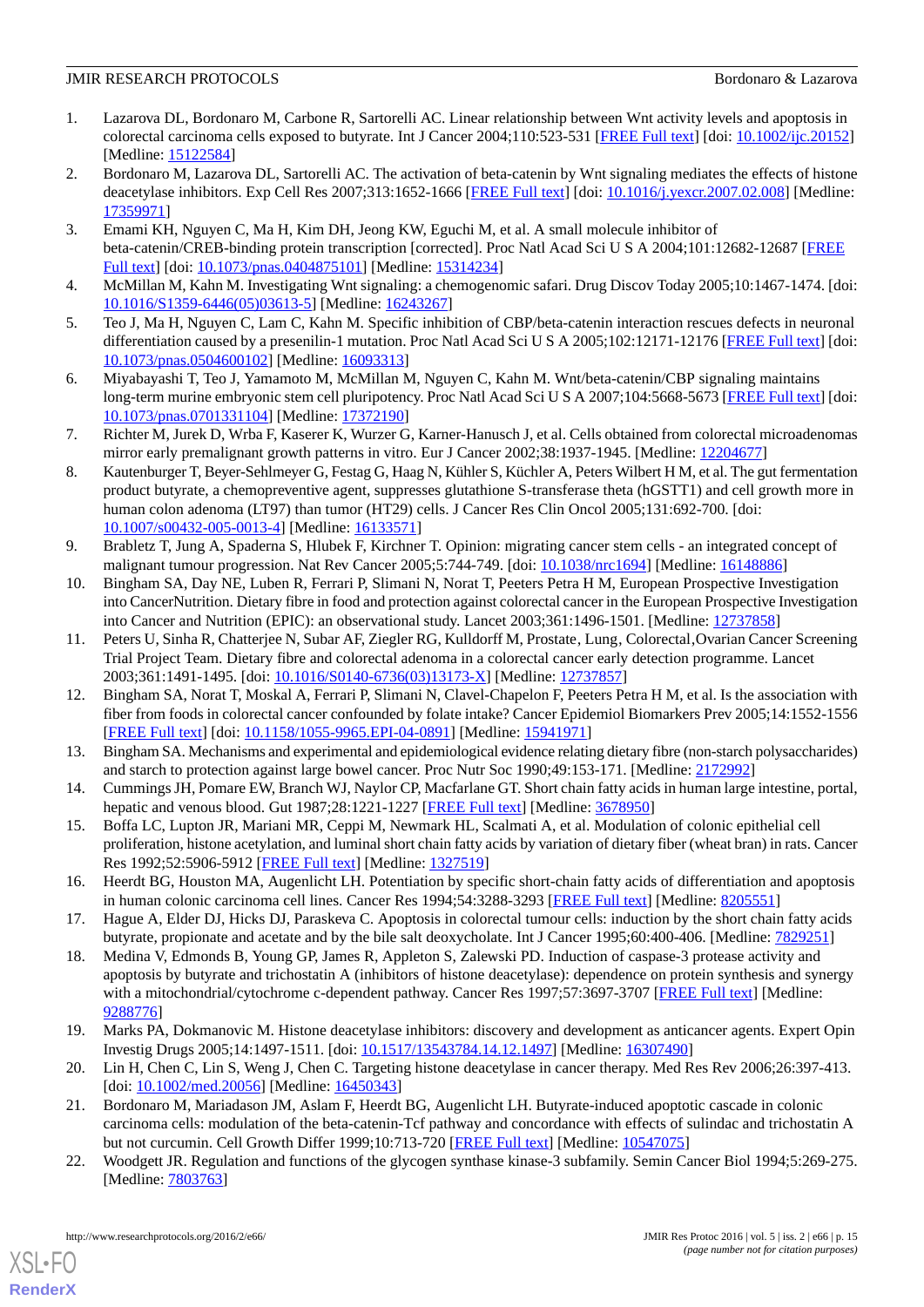- <span id="page-15-0"></span>23. Cook D, Fry MJ, Hughes K, Sumathipala R, Woodgett JR, Dale TC. Wingless inactivates glycogen synthase kinase-3 via an intracellular signalling pathway which involves a protein kinase C. EMBO J 1996;15:4526-4536 [\[FREE Full text](http://europepmc.org/abstract/MED/8887544)] [Medline: [8887544\]](http://www.ncbi.nlm.nih.gov/entrez/query.fcgi?cmd=Retrieve&db=PubMed&list_uids=8887544&dopt=Abstract)
- <span id="page-15-1"></span>24. Rubinfeld B, Souza B, Albert I, Müller O, Chamberlain SH, Masiarz FR, et al. Association of the APC gene product with beta-catenin. Science 1993;262:1731-1734. [Medline: [8259518\]](http://www.ncbi.nlm.nih.gov/entrez/query.fcgi?cmd=Retrieve&db=PubMed&list_uids=8259518&dopt=Abstract)
- <span id="page-15-2"></span>25. Su LK, Vogelstein B, Kinzler KW. Association of the APC tumor suppressor protein with catenins. Science 1993;262:1734-1737. [Medline: [8259519](http://www.ncbi.nlm.nih.gov/entrez/query.fcgi?cmd=Retrieve&db=PubMed&list_uids=8259519&dopt=Abstract)]
- <span id="page-15-3"></span>26. Munemitsu S, Albert I, Souza B, Rubinfeld B, Polakis P. Regulation of intracellular beta-catenin levels by the adenomatous polyposis coli (APC) tumor-suppressor protein. Proc Natl Acad Sci U S A 1995;92:3046-3050 [[FREE Full text\]](http://www.pnas.org/cgi/pmidlookup?view=long&pmid=7708772) [Medline: [7708772\]](http://www.ncbi.nlm.nih.gov/entrez/query.fcgi?cmd=Retrieve&db=PubMed&list_uids=7708772&dopt=Abstract)
- 27. Behrens J, von Kries J P, Kühl M, Bruhn L, Wedlich D, Grosschedl R, et al. Functional interaction of beta-catenin with the transcription factor LEF-1. Nature 1996;382:638-642. [doi: [10.1038/382638a0\]](http://dx.doi.org/10.1038/382638a0) [Medline: [8757136\]](http://www.ncbi.nlm.nih.gov/entrez/query.fcgi?cmd=Retrieve&db=PubMed&list_uids=8757136&dopt=Abstract)
- <span id="page-15-5"></span>28. Molenaar M, van de Wetering M, Oosterwegel M, Peterson-Maduro J, Godsave S, Korinek V, et al. XTcf-3 transcription factor mediates beta-catenin-induced axis formation in Xenopus embryos. Cell 1996;86:391-399 [[FREE Full text](http://linkinghub.elsevier.com/retrieve/pii/S0092-8674(00)80112-9)] [Medline: [8756721\]](http://www.ncbi.nlm.nih.gov/entrez/query.fcgi?cmd=Retrieve&db=PubMed&list_uids=8756721&dopt=Abstract)
- <span id="page-15-6"></span>29. Korinek V, Barker N, Morin PJ, van WD, de WR, Kinzler KW, et al. Constitutive transcriptional activation by a beta-catenin-Tcf complex in APC-/- colon carcinoma. Science 1997;275:1784-1787 [[FREE Full text](http://www.sciencemag.org/cgi/pmidlookup?view=long&pmid=9065401)] [Medline: [9065401](http://www.ncbi.nlm.nih.gov/entrez/query.fcgi?cmd=Retrieve&db=PubMed&list_uids=9065401&dopt=Abstract)]
- <span id="page-15-7"></span>30. Morin PJ, Sparks AB, Korinek V, Barker N, Clevers H, Vogelstein B, et al. Activation of beta-catenin-Tcf signaling in colon cancer by mutations in beta-catenin or APC. Science 1997;275:1787-1790 [\[FREE Full text\]](http://www.sciencemag.org/cgi/pmidlookup?view=long&pmid=9065402) [Medline:  $9065402$ ]
- <span id="page-15-4"></span>31. Bienz M, Clevers H. Linking colorectal cancer to Wnt signaling. Cell 2000;103:311-320 [\[FREE Full text\]](http://linkinghub.elsevier.com/retrieve/pii/S0092-8674(00)00122-7) [Medline: [11057903](http://www.ncbi.nlm.nih.gov/entrez/query.fcgi?cmd=Retrieve&db=PubMed&list_uids=11057903&dopt=Abstract)]
- <span id="page-15-10"></span><span id="page-15-8"></span>32. Roose J, Clevers H. TCF transcription factors: molecular switches in carcinogenesis. Biochim Biophys Acta 1999;1424:M23-M37. [Medline: [10528152](http://www.ncbi.nlm.nih.gov/entrez/query.fcgi?cmd=Retrieve&db=PubMed&list_uids=10528152&dopt=Abstract)]
- 33. Ahmed Y, Hayashi S, Levine A, Wieschaus E. Regulation of armadillo by a Drosophila APC inhibits neuronal apoptosis during retinal development. Cell 1998;93:1171-1182 [\[FREE Full text\]](http://linkinghub.elsevier.com/retrieve/pii/S0092-8674(00)81461-0) [Medline: [9657150](http://www.ncbi.nlm.nih.gov/entrez/query.fcgi?cmd=Retrieve&db=PubMed&list_uids=9657150&dopt=Abstract)]
- <span id="page-15-11"></span>34. Romagnolo B, Berrebi D, Saadi-Keddoucci S, Porteu A, Pichard AL, Peuchmaur M, et al. Intestinal dysplasia and adenoma in transgenic mice after overexpression of an activated beta-catenin. Cancer Res 1999;59:3875-3879 [[FREE Full text\]](http://cancerres.aacrjournals.org/cgi/pmidlookup?view=long&pmid=10463573) [Medline: [10463573](http://www.ncbi.nlm.nih.gov/entrez/query.fcgi?cmd=Retrieve&db=PubMed&list_uids=10463573&dopt=Abstract)]
- <span id="page-15-9"></span>35. Hasegawa S, Sato T, Akazawa H, Okada H, Maeno A, Ito M, et al. Apoptosis in neural crest cells by functional loss of APC tumor suppressor gene. Proc Natl Acad Sci U S A 2002;99:297-302 [[FREE Full text\]](http://www.pnas.org/cgi/pmidlookup?view=long&pmid=11756652) [doi: [10.1073/pnas.012264999](http://dx.doi.org/10.1073/pnas.012264999)] [Medline: [11756652](http://www.ncbi.nlm.nih.gov/entrez/query.fcgi?cmd=Retrieve&db=PubMed&list_uids=11756652&dopt=Abstract)]
- <span id="page-15-12"></span>36. Wong MH, Huelsken J, Birchmeier W, Gordon JI. Selection of multipotent stem cells during morphogenesis of small intestinal crypts of Lieberkuhn is perturbed by stimulation of Lef-1/beta-catenin signaling. J Biol Chem 2002;277:15843-15850 [\[FREE Full text\]](http://www.jbc.org/cgi/pmidlookup?view=long&pmid=11854293) [doi: [10.1074/jbc.M200184200\]](http://dx.doi.org/10.1074/jbc.M200184200) [Medline: [11854293\]](http://www.ncbi.nlm.nih.gov/entrez/query.fcgi?cmd=Retrieve&db=PubMed&list_uids=11854293&dopt=Abstract)
- <span id="page-15-14"></span><span id="page-15-13"></span>37. Groden J, Joslyn G, Samowitz W, Jones D, Bhattacharyya N, Spirio L, et al. Response of colon cancer cell lines to the introduction of APC, a colon-specific tumor suppressor gene. Cancer Res 1995;55:1531-1539 [\[FREE Full text\]](http://cancerres.aacrjournals.org/cgi/pmidlookup?view=long&pmid=7882361) [Medline: [7882361\]](http://www.ncbi.nlm.nih.gov/entrez/query.fcgi?cmd=Retrieve&db=PubMed&list_uids=7882361&dopt=Abstract)
- <span id="page-15-15"></span>38. Morin PJ, Vogelstein B, Kinzler KW. Apoptosis and APC in colorectal tumorigenesis. Proc Natl Acad Sci U S A 1996;93:7950-7954 [\[FREE Full text\]](http://www.pnas.org/cgi/pmidlookup?view=long&pmid=8755583) [Medline: [8755583](http://www.ncbi.nlm.nih.gov/entrez/query.fcgi?cmd=Retrieve&db=PubMed&list_uids=8755583&dopt=Abstract)]
- <span id="page-15-16"></span>39. Zhang T, Otevrel T, Gao Z, Gao Z, Ehrlich SM, Fields JZ, et al. Evidence that APC regulates survivin expression: a possible mechanism contributing to the stem cell origin of colon cancer. Cancer Res 2001;61:8664-8667 [\[FREE Full text\]](http://cancerres.aacrjournals.org/cgi/pmidlookup?view=long&pmid=11751382) [Medline: [11751382](http://www.ncbi.nlm.nih.gov/entrez/query.fcgi?cmd=Retrieve&db=PubMed&list_uids=11751382&dopt=Abstract)]
- <span id="page-15-17"></span>40. Orford K, Orford CC, Byers SW. Exogenous expression of beta-catenin regulates contact inhibition, anchorage-independent growth, anoikis, and radiation-induced cell cycle arrest. J Cell Biol 1999;146:855-868 [\[FREE Full text\]](http://jcb.rupress.org/cgi/pmidlookup?view=long&pmid=10459019) [Medline: [10459019\]](http://www.ncbi.nlm.nih.gov/entrez/query.fcgi?cmd=Retrieve&db=PubMed&list_uids=10459019&dopt=Abstract)
- <span id="page-15-18"></span>41. Albuquerque C, Breukel C, van der Luijt Rob, Fidalgo P, Lage P, Slors Frederik J M, et al. The 'just-right' signaling model: APC somatic mutations are selected based on a specific level of activation of the beta-catenin signaling cascade. Hum Mol Genet 2002;11:1549-1560 [[FREE Full text](http://hmg.oxfordjournals.org/cgi/pmidlookup?view=long&pmid=12045208)] [Medline: [12045208\]](http://www.ncbi.nlm.nih.gov/entrez/query.fcgi?cmd=Retrieve&db=PubMed&list_uids=12045208&dopt=Abstract)
- <span id="page-15-19"></span>42. Bordonaro M, Lazarova DL, Sartorelli AC. Hyperinduction of Wnt activity: a new paradigm for the treatment of colorectal cancer? Oncol Res 2008;17:1-9. [Medline: [18488710\]](http://www.ncbi.nlm.nih.gov/entrez/query.fcgi?cmd=Retrieve&db=PubMed&list_uids=18488710&dopt=Abstract)
- 43. Staal Frank J T, van NM, Strous GJ, Clevers HC. Wnt signals are transmitted through N-terminally dephosphorylated beta-catenin. EMBO Rep 2002;3:63-68 [\[FREE Full text](http://embor.embopress.org/cgi/pmidlookup?view=long&pmid=11751573)] [doi: [10.1093/embo-reports/kvf002\]](http://dx.doi.org/10.1093/embo-reports/kvf002) [Medline: [11751573](http://www.ncbi.nlm.nih.gov/entrez/query.fcgi?cmd=Retrieve&db=PubMed&list_uids=11751573&dopt=Abstract)]
- 44. van NM, Meeldijk J, van der Zee Ruurd, Destree O, Clevers H. Wnt signaling controls the phosphorylation status of beta-catenin. J Biol Chem 2002;277:17901-17905 [[FREE Full text\]](http://www.jbc.org/cgi/pmidlookup?view=long&pmid=11834740) [doi: [10.1074/jbc.M111635200](http://dx.doi.org/10.1074/jbc.M111635200)] [Medline: [11834740](http://www.ncbi.nlm.nih.gov/entrez/query.fcgi?cmd=Retrieve&db=PubMed&list_uids=11834740&dopt=Abstract)]
- 45. Bafico A, Liu G, Yaniv A, Gazit A, Aaronson SA. Novel mechanism of Wnt signalling inhibition mediated by Dickkopf-1 interaction with LRP6/Arrow. Nat Cell Biol 2001;3:683-686. [doi: [10.1038/35083081\]](http://dx.doi.org/10.1038/35083081) [Medline: [11433302\]](http://www.ncbi.nlm.nih.gov/entrez/query.fcgi?cmd=Retrieve&db=PubMed&list_uids=11433302&dopt=Abstract)
- 46. Mao B, Wu W, Li Y, Hoppe D, Stannek P, Glinka A, et al. LDL-receptor-related protein 6 is a receptor for Dickkopf proteins. Nature 2001;411:321-325. [doi: [10.1038/35077108](http://dx.doi.org/10.1038/35077108)] [Medline: [11357136\]](http://www.ncbi.nlm.nih.gov/entrez/query.fcgi?cmd=Retrieve&db=PubMed&list_uids=11357136&dopt=Abstract)
- 47. Semënov MV, Tamai K, Brott BK, Kühl M, Sokol S, He X. Head inducer Dickkopf-1 is a ligand for Wnt coreceptor LRP6. Curr Biol 2001;11:951-961 [[FREE Full text](http://linkinghub.elsevier.com/retrieve/pii/S0960-9822(01)00290-1)] [Medline: [11448771\]](http://www.ncbi.nlm.nih.gov/entrez/query.fcgi?cmd=Retrieve&db=PubMed&list_uids=11448771&dopt=Abstract)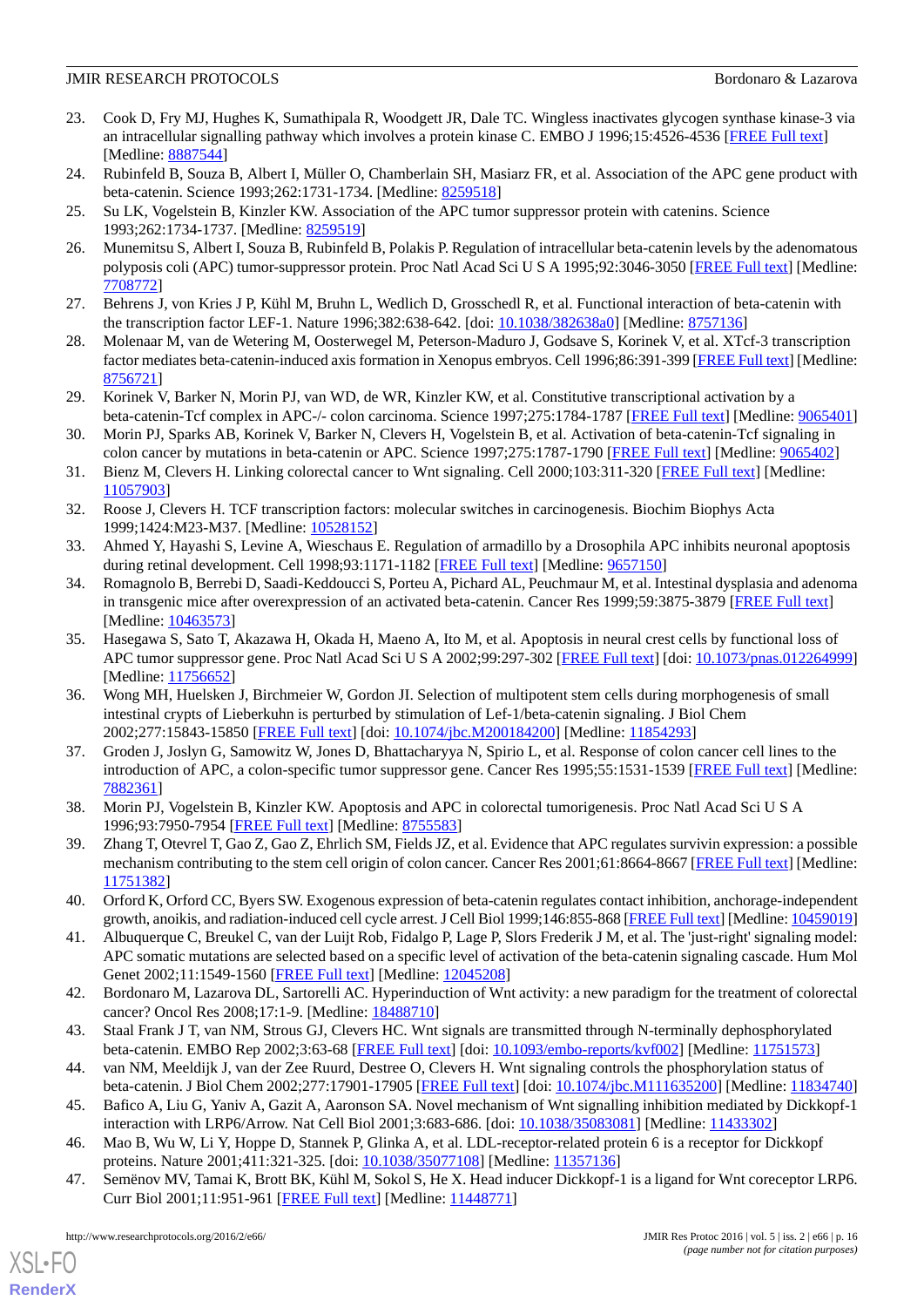- 48. Holcombe RF, Marsh JL, Waterman ML, Lin F, Milovanovic T, Truong T. Expression of Wnt ligands and Frizzled receptors in colonic mucosa and in colon carcinoma. Mol Pathol 2002;55:220-226 [\[FREE Full text\]](http://mp.bmj.com/cgi/pmidlookup?view=long&pmid=12147710) [Medline: [12147710](http://www.ncbi.nlm.nih.gov/entrez/query.fcgi?cmd=Retrieve&db=PubMed&list_uids=12147710&dopt=Abstract)]
- 49. Jones SE, Jomary C. Secreted Frizzled-related proteins: searching for relationships and patterns. Bioessays 2002;24:811-820. [doi: [10.1002/bies.10136\]](http://dx.doi.org/10.1002/bies.10136) [Medline: [12210517\]](http://www.ncbi.nlm.nih.gov/entrez/query.fcgi?cmd=Retrieve&db=PubMed&list_uids=12210517&dopt=Abstract)
- 50. Kawano Y, Kypta R. Secreted antagonists of the Wnt signalling pathway. J Cell Sci 2003;116(Pt 13):2627-2634 [\[FREE](http://jcs.biologists.org/cgi/pmidlookup?view=long&pmid=12775774) [Full text\]](http://jcs.biologists.org/cgi/pmidlookup?view=long&pmid=12775774) [doi: [10.1242/jcs.00623](http://dx.doi.org/10.1242/jcs.00623)] [Medline: [12775774\]](http://www.ncbi.nlm.nih.gov/entrez/query.fcgi?cmd=Retrieve&db=PubMed&list_uids=12775774&dopt=Abstract)
- <span id="page-16-1"></span>51. Blitzer JT, Nusse R. A critical role for endocytosis in Wnt signaling. BMC Cell Biol 2006;7:28 [[FREE Full text\]](http://bmccellbiol.biomedcentral.com/articles/10.1186/1471-2121-7-28) [doi: [10.1186/1471-2121-7-28\]](http://dx.doi.org/10.1186/1471-2121-7-28) [Medline: [16824228\]](http://www.ncbi.nlm.nih.gov/entrez/query.fcgi?cmd=Retrieve&db=PubMed&list_uids=16824228&dopt=Abstract)
- <span id="page-16-2"></span>52. Bafico A, Liu G, Goldin L, Harris V, Aaronson SA. An autocrine mechanism for constitutive Wnt pathway activation in human cancer cells. Cancer Cell 2004;6:497-506 [[FREE Full text](http://linkinghub.elsevier.com/retrieve/pii/S1535610804003046)] [doi: [10.1016/j.ccr.2004.09.032](http://dx.doi.org/10.1016/j.ccr.2004.09.032)] [Medline: [15542433](http://www.ncbi.nlm.nih.gov/entrez/query.fcgi?cmd=Retrieve&db=PubMed&list_uids=15542433&dopt=Abstract)]
- <span id="page-16-16"></span>53. Suzuki H, Watkins DN, Jair K, Schuebel KE, Markowitz SD, Chen WD, et al. Epigenetic inactivation of SFRP genes allows constitutive WNT signaling in colorectal cancer. Nat Genet 2004;36:417-422. [doi: [10.1038/ng1330](http://dx.doi.org/10.1038/ng1330)] [Medline: [15034581](http://www.ncbi.nlm.nih.gov/entrez/query.fcgi?cmd=Retrieve&db=PubMed&list_uids=15034581&dopt=Abstract)]
- <span id="page-16-0"></span>54. Janssen K, Alberici P, Fsihi H, Gaspar C, Breukel C, Franken P, et al. APC and oncogenic KRAS are synergistic in enhancing Wnt signaling in intestinal tumor formation and progression. Gastroenterology 2006;131:1096-1109. [doi: [10.1053/j.gastro.2006.08.011\]](http://dx.doi.org/10.1053/j.gastro.2006.08.011) [Medline: [17030180\]](http://www.ncbi.nlm.nih.gov/entrez/query.fcgi?cmd=Retrieve&db=PubMed&list_uids=17030180&dopt=Abstract)
- <span id="page-16-3"></span>55. Huang D, Du X. Crosstalk between tumor cells and microenvironment via Wnt pathway in colorectal cancer dissemination. World J Gastroenterol 2008;14:1823-1827 [[FREE Full text](http://www.wjgnet.com/1007-9327/full/v14/i12/1823.htm)] [Medline: [18350618](http://www.ncbi.nlm.nih.gov/entrez/query.fcgi?cmd=Retrieve&db=PubMed&list_uids=18350618&dopt=Abstract)]
- <span id="page-16-17"></span>56. Waltzer L, Bienz M. Drosophila CBP represses the transcription factor TCF to antagonize Wingless signalling. Nature 1998;395:521-525. [doi: [10.1038/26785](http://dx.doi.org/10.1038/26785)] [Medline: [9774110\]](http://www.ncbi.nlm.nih.gov/entrez/query.fcgi?cmd=Retrieve&db=PubMed&list_uids=9774110&dopt=Abstract)
- <span id="page-16-6"></span>57. Hecht A, Vleminckx K, Stemmler MP, van RF, Kemler R. The p300/CBP acetyltransferases function as transcriptional coactivators of beta-catenin in vertebrates. EMBO J 2000;19:1839-1850 [\[FREE Full text\]](http://emboj.embopress.org/cgi/pmidlookup?view=long&pmid=10775268) [doi: [10.1093/emboj/19.8.1839](http://dx.doi.org/10.1093/emboj/19.8.1839)] [Medline: [10775268](http://www.ncbi.nlm.nih.gov/entrez/query.fcgi?cmd=Retrieve&db=PubMed&list_uids=10775268&dopt=Abstract)]
- <span id="page-16-5"></span><span id="page-16-4"></span>58. Li J, Sutter C, Parker DS, Blauwkamp T, Fang M, Cadigan KM. CBP/p300 are bimodal regulators of Wnt signaling. EMBO J 2007;26:2284-2294 [[FREE Full text](http://emboj.embopress.org/cgi/pmidlookup?view=long&pmid=17410209)] [doi: [10.1038/sj.emboj.7601667](http://dx.doi.org/10.1038/sj.emboj.7601667)] [Medline: [17410209\]](http://www.ncbi.nlm.nih.gov/entrez/query.fcgi?cmd=Retrieve&db=PubMed&list_uids=17410209&dopt=Abstract)
- 59. Lévy L, Wei Y, Labalette C, Wu Y, Renard C, Buendia MA, et al. Acetylation of beta-catenin by p300 regulates beta-catenin-Tcf4 interaction. Mol Cell Biol 2004;24:3404-3414 [[FREE Full text](http://mcb.asm.org/cgi/pmidlookup?view=long&pmid=15060161)] [Medline: [15060161\]](http://www.ncbi.nlm.nih.gov/entrez/query.fcgi?cmd=Retrieve&db=PubMed&list_uids=15060161&dopt=Abstract)
- <span id="page-16-9"></span><span id="page-16-7"></span>60. Ionov Y, Matsui S, Cowell JK. A role for p300/CREB binding protein genes in promoting cancer progression in colon cancer cell lines with microsatellite instability. Proc Natl Acad Sci U S A 2004;101:1273-1278 [[FREE Full text](http://www.pnas.org/cgi/pmidlookup?view=long&pmid=14732695)] [doi: [10.1073/pnas.0307276101\]](http://dx.doi.org/10.1073/pnas.0307276101) [Medline: [14732695](http://www.ncbi.nlm.nih.gov/entrez/query.fcgi?cmd=Retrieve&db=PubMed&list_uids=14732695&dopt=Abstract)]
- <span id="page-16-8"></span>61. Lazarova DL, Wong T, Chiaro C, Drago E, Bordonaro M. p300 influences butyrate-mediated WNT hyperactivation in colorectal cancer cells. J Cancer 2013;4:491-501 [\[FREE Full text\]](http://www.jcancer.org/v04p0491.htm) [doi: [10.7150/jca.6582](http://dx.doi.org/10.7150/jca.6582)] [Medline: [23901349](http://www.ncbi.nlm.nih.gov/entrez/query.fcgi?cmd=Retrieve&db=PubMed&list_uids=23901349&dopt=Abstract)]
- 62. Lazarova DL, Chiaro C, Wong T, Drago E, Rainey A, O'Malley S, et al. CBP activity mediates effects of the histone deacetylase inhibitor butyrate on WNT activity and apoptosis in colon cancer cells. J Cancer 2013;4:481-490 [\[FREE Full](http://www.jcancer.org/v04p0481.htm) [text](http://www.jcancer.org/v04p0481.htm)] [doi: [10.7150/jca.6583](http://dx.doi.org/10.7150/jca.6583)] [Medline: [23901348\]](http://www.ncbi.nlm.nih.gov/entrez/query.fcgi?cmd=Retrieve&db=PubMed&list_uids=23901348&dopt=Abstract)
- <span id="page-16-10"></span>63. Lazarova D, Lee A, Wong T, Marian B, Chiaro C, Rainey C, et al. Modulation of Wnt activity and cell physiology by butyrate in LT97 microadenoma cells. J Cancer 2014;5:203-213 [[FREE Full text](http://www.jcancer.org/v05p0203.htm)] [doi: [10.7150/jca.8569\]](http://dx.doi.org/10.7150/jca.8569) [Medline: [24563675](http://www.ncbi.nlm.nih.gov/entrez/query.fcgi?cmd=Retrieve&db=PubMed&list_uids=24563675&dopt=Abstract)]
- <span id="page-16-11"></span>64. Souleimani A, Asselin C. Regulation of c-myc expression by sodium butyrate in the colon carcinoma cell line Caco-2. FEBS Lett 1993;326:45-50 [\[FREE Full text\]](http://linkinghub.elsevier.com/retrieve/pii/0014-5793(93)81758-R) [Medline: [8325387](http://www.ncbi.nlm.nih.gov/entrez/query.fcgi?cmd=Retrieve&db=PubMed&list_uids=8325387&dopt=Abstract)]
- <span id="page-16-12"></span>65. Lallemand F, Courilleau D, Sabbah M, Redeuilh G, Mester J. Direct inhibition of the expression of cyclin D1 gene by sodium butyrate. Biochem Biophys Res Commun 1996;229:163-169. [doi: [10.1006/bbrc.1996.1774](http://dx.doi.org/10.1006/bbrc.1996.1774)] [Medline: [8954100\]](http://www.ncbi.nlm.nih.gov/entrez/query.fcgi?cmd=Retrieve&db=PubMed&list_uids=8954100&dopt=Abstract)
- <span id="page-16-13"></span>66. Kim EH, Kim HS, Kim SU, Noh EJ, Lee J, Choi KS. Sodium butyrate sensitizes human glioma cells to TRAIL-mediated apoptosis through inhibition of Cdc2 and the subsequent downregulation of survivin and XIAP. Oncogene 2005;24:6877-6889. [doi: [10.1038/sj.onc.1208851](http://dx.doi.org/10.1038/sj.onc.1208851)] [Medline: [16007142](http://www.ncbi.nlm.nih.gov/entrez/query.fcgi?cmd=Retrieve&db=PubMed&list_uids=16007142&dopt=Abstract)]
- <span id="page-16-14"></span>67. Kumar SR, Scehnet JS, Ley EJ, Singh J, Krasnoperov V, Liu R, et al. Preferential induction of EphB4 over EphB2 and its implication in colorectal cancer progression. Cancer Res 2009;69:3736-3745 [\[FREE Full text](http://cancerres.aacrjournals.org/cgi/pmidlookup?view=long&pmid=19366806)] [doi: [10.1158/0008-5472.CAN-08-3232](http://dx.doi.org/10.1158/0008-5472.CAN-08-3232)] [Medline: [19366806](http://www.ncbi.nlm.nih.gov/entrez/query.fcgi?cmd=Retrieve&db=PubMed&list_uids=19366806&dopt=Abstract)]
- 68. Wolter F, Stein J. Resveratrol enhances the differentiation induced by butyrate in caco-2 colon cancer cells. J Nutr 2002;132:2082-2086 [\[FREE Full text\]](http://jn.nutrition.org/cgi/pmidlookup?view=long&pmid=12097697) [Medline: [12097697](http://www.ncbi.nlm.nih.gov/entrez/query.fcgi?cmd=Retrieve&db=PubMed&list_uids=12097697&dopt=Abstract)]
- <span id="page-16-15"></span>69. Li Q, Su A, Chen J, Lefebvre YA, Haché Robert J G. Attenuation of glucocorticoid signaling through targeted degradation of p300 via the 26S proteasome pathway. Mol Endocrinol 2002;16:2819-2827. [doi: [10.1210/me.2002-0154\]](http://dx.doi.org/10.1210/me.2002-0154) [Medline: [12456802](http://www.ncbi.nlm.nih.gov/entrez/query.fcgi?cmd=Retrieve&db=PubMed&list_uids=12456802&dopt=Abstract)]
- 70. Liu Y, Denlinger CE, Rundall BK, Smith PW, Jones DR. Suberoylanilide hydroxamic acid induces Akt-mediated phosphorylation of p300, which promotes acetylation and transcriptional activation of RelA/p65. J Biol Chem 2006;281:31359-31368 [\[FREE Full text\]](http://www.jbc.org/cgi/pmidlookup?view=long&pmid=16926151) [doi: [10.1074/jbc.M604478200\]](http://dx.doi.org/10.1074/jbc.M604478200) [Medline: [16926151\]](http://www.ncbi.nlm.nih.gov/entrez/query.fcgi?cmd=Retrieve&db=PubMed&list_uids=16926151&dopt=Abstract)
- 71. White NR, Mulligan P, King PJ, Sanderson IR. Sodium butyrate-mediated Sp3 acetylation represses human insulin-like growth factor binding protein-3 expression in intestinal epithelial cells. J Pediatr Gastroenterol Nutr 2006;42:134-141. [doi: [10.1097/01.mpg.0000189345.31010.89\]](http://dx.doi.org/10.1097/01.mpg.0000189345.31010.89) [Medline: [16456404](http://www.ncbi.nlm.nih.gov/entrez/query.fcgi?cmd=Retrieve&db=PubMed&list_uids=16456404&dopt=Abstract)]